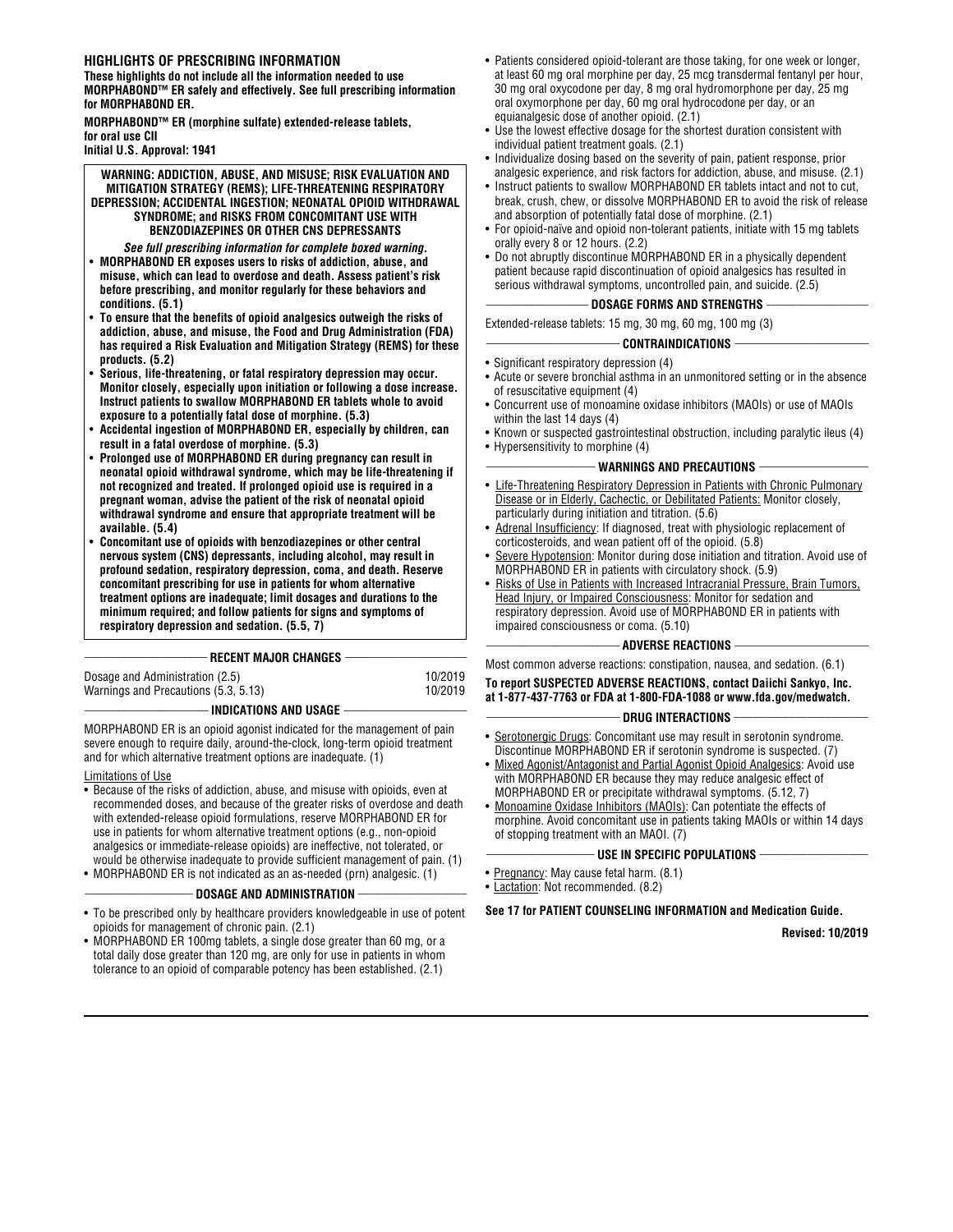#### **FULL PRESCRIBING INFORMATION: CONTENTS\***

#### **WARNING: ADDICTION, ABUSE, AND MISUSE; RISK EVALUATION AND MITIGATION STRATEGY (REMS); LIFE-THREATENING RESPIRATORY DEPRESSION; ACCIDENTAL INGESTION; NEONATAL OPIOID WITHDRAWAL SYNDROME; AND RISKS FROM CONCOMITANT USE WITH BENZODIAZEPINES OR OTHER CNS DEPRESSANTS**

# **1 INDICATIONS AND USAGE**

### **2 DOSAGE AND ADMINISTRATION**

- *2.1 Important Dosage and Administration Instructions*
- *2.2 Initial Dosage*
- *2.3 Titration and Maintenance of Therapy*
- *2.4 Dosage Modifications with Concomitant Use of Central Nervous System Depressants*
- *2.5 Safe Reduction or Discontinuation of MORPHABOND ER*

### **3 DOSAGE FORMS AND STRENGTHS**

# **4 CONTRAINDICATIONS**

- **5 WARNINGS AND PRECAUTIONS**
- *5.1 Addiction, Abuse, and Misuse*
- *5.2 Opioid Analgesic Risk Evaluation and Mitigation Strategy (REMS)*
- *5.3 Life-Threatening Respiratory Depression*
- *5.4 Neonatal Opioid Withdrawal Syndrome*
- *5.5 Risks from Concomitant Use with Benzodiazepines or Other CNS Depressants*
- *5.6 Life-Threatening Respiratory Depression in Patients with Chronic Pulmonary Disease or in Elderly, Cachectic, or Debilitated Patients*
- *5.7 Interaction with Monoamine Oxidase Inhibitors*
- *5.8 Adrenal Insufficiency*
- *5.9 Severe Hypotension*
- *5.10 Risks of Use in Patients with Increased Intracranial Pressure, Brain Tumors, Head Injury, or Impaired Consciousness*
- *5.11 Risks of Use in Patients with Gastrointestinal Conditions*

### **FULL PRESCRIBING INFORMATION**

#### **WARNING: ADDICTION, ABUSE, AND MISUSE; RISK EVALUATION AND MITIGATION STRATEGY (REMS); LIFE-THREATENING RESPIRATORY DEPRESSION; ACCIDENTAL INGESTION; NEONATAL OPIOID WITHDRAWAL SYNDROME; and RISKS FROM CONCOMITANT USE WITH BENZODIAZEPINES OR OTHER CNS DEPRESSANTS**

### **Addiction, Abuse, and Misuse**

**MORPHABOND™ ER exposes patients and other users to the risks of opioid addiction, abuse, and misuse, which can lead to overdose and death. Assess each patient's risk prior to prescribing MORPHABOND ER, and monitor all patients regularly for the development of these behaviors and conditions [see Warnings and Precautions (5.1)].** 

### **Opioid Analgesic Risk Evaluation and Mitigation Strategy (REMS)**

**To ensure that the benefits of opioid analgesics outweigh the risks of addiction, abuse, and misuse, the Food and Drug Administration (FDA) has required a REMS for these products [see Warnings and Precautions (5.2)]. Under the requirements of the REMS, drug companies with approved opioid analgesic products must make REMS-compliant education programs available to healthcare providers. Healthcare providers are strongly encouraged to** 

- *•* **complete a REMS-compliant education program,**
- *•* **counsel patients and/or their caregivers, with every prescription, on safe use, serious risks, storage, and disposal of these products,**
- *•* **emphasize to patients and their caregivers the importance of reading the Medication Guide every time it is provided by their pharmacist, and**
- *•* **consider other tools to improve patient, household, and community safety.**

### **Life-Threatening Respiratory Depression**

**Serious, life-threatening, or fatal respiratory depression may occur with use of MORPHABOND ER. Monitor for respiratory depression, especially during initiation of MORPHABOND ER or following a dose increase. Instruct patients to swallow MORPHABOND ER tablets whole; crushing, chewing, or dissolving MORPHABOND ER tablets can cause rapid release and absorption of a potentially fatal dose of morphine [see Warnings and Precautions (5.3)].** 

### **Accidental Ingestion**

**Accidental ingestion of even one dose of MORPHABOND ER, especially by children, can result in a fatal overdose of morphine [see Warnings and Precautions (5.3)].**

- *5.12 Increased Risk of Seizures in Patients with Seizure Disorders*
- *5.13 Withdrawal 5.14 Risks of Driving and Operating Machinery*
- **6 ADVERSE REACTIONS**
- *6.1 Clinical Trial Experience* 
	- *6.2 Postmarketing Experience*
- **7 DRUG INTERACTIONS**

### **8 USE IN SPECIFIC POPULATIONS**

- *8.1 Pregnancy*
- *8.2 Lactation*
- *8.3 Females and Males of Reproductive Potential*
- *8.4 Pediatric Use*
- *8.5 Geriatric Use*
- *8.6 Hepatic Impairment*
- *8.7 Renal Impairment*  **9 DRUG ABUSE AND DEPENDENCE**

## *9.1 Controlled Substance*

- *9.2 Abuse*
- *9.3 Dependence*
- **10 OVERDOSAGE**
- **11 DESCRIPTION**
- **12 CLINICAL PHARMACOLOGY** 
	- *12.1 Mechanism of Action*
	- *12.2 Pharmacodynamics*
	- *12.3 Pharmacokinetics*
- **13 NONCLINICAL TOXICOLOGY**
- *13.1 Carcinogenesis, Mutagenesis, Impairment of Fertility*
- **16 HOW SUPPLIED/STORAGE AND HANDLING**
- **17 PATIENT COUNSELING INFORMATION**

*\*Sections or subsections omitted from the full prescribing information are not listed.* 

### **Neonatal Opioid Withdrawal Syndrome**

**Prolonged use of MORPHABOND ER during pregnancy can result in neonatal opioid withdrawal syndrome, which may be life-threatening if not recognized and treated, and requires management according to protocols developed by neonatology experts. If opioid use is required for a prolonged period in a pregnant woman, advise the patient of the risk of neonatal opioid withdrawal syndrome and ensure that appropriate treatment will be available [see Warnings and Precautions (5.4)].** 

#### **Risks From Concomitant Use With Benzodiazepines Or Other CNS Depressants**

**Concomitant use of opioids with benzodiazepines or other central nervous system (CNS) depressants, including alcohol, may result in profound sedation, respiratory depression, coma, and death [see Warnings and Precautions (5.5), Drug Interactions (7)].** 

- *•* **Reserve concomitant prescribing of MORPHABOND ER and benzodiazepines or other CNS depressants for use in patients for whom alternative treatment options are inadequate.**
- *•* **Limit dosages and durations to the minimum required.**
- *•* **Follow patients for signs and symptoms of respiratory depression and sedation.**

### **1 INDICATIONS AND USAGE**

*MORPHABOND ER is indicated for the management of pain severe enough to require daily, around-the-clock, long-term opioid treatment and for which alternative treatment options are inadequate.* 

### *Limitations of Use*

- *Because of the risks of addiction, abuse, and misuse with opioids, even at recommended doses, and because of the greater risks of overdose and death with extended-release opioid formulations [see Warnings and Precautions (5.1)], reserve MORPHABOND ER for use in patients for whom alternative treatment options (e.g., non-opioid analgesics or immediate-release opioids) are ineffective, not tolerated, or would be otherwise inadequate to provide sufficient management of pain.*
- *MORPHABOND ER is not indicated as an as-needed (prn) analgesic.*

### **2 DOSAGE AND ADMINISTRATION**

### **2.1 Important Dosage and Administration Instructions**

*MORPHABOND ER should be prescribed only by healthcare professionals who are knowledgeable in the use of potent opioids for the management of chronic pain.* 

*MORPHABOND ER 100 mg tablets, a single dose greater than 60 mg, or a total daily dose greater than 120 mg, are only for use in patients in whom tolerance to an opioid of comparable potency has been established. Patients who are opioid tolerant are those receiving, for one week or longer, at least 60 mg oral morphine per day, 25 mcg transdermal fentanyl per*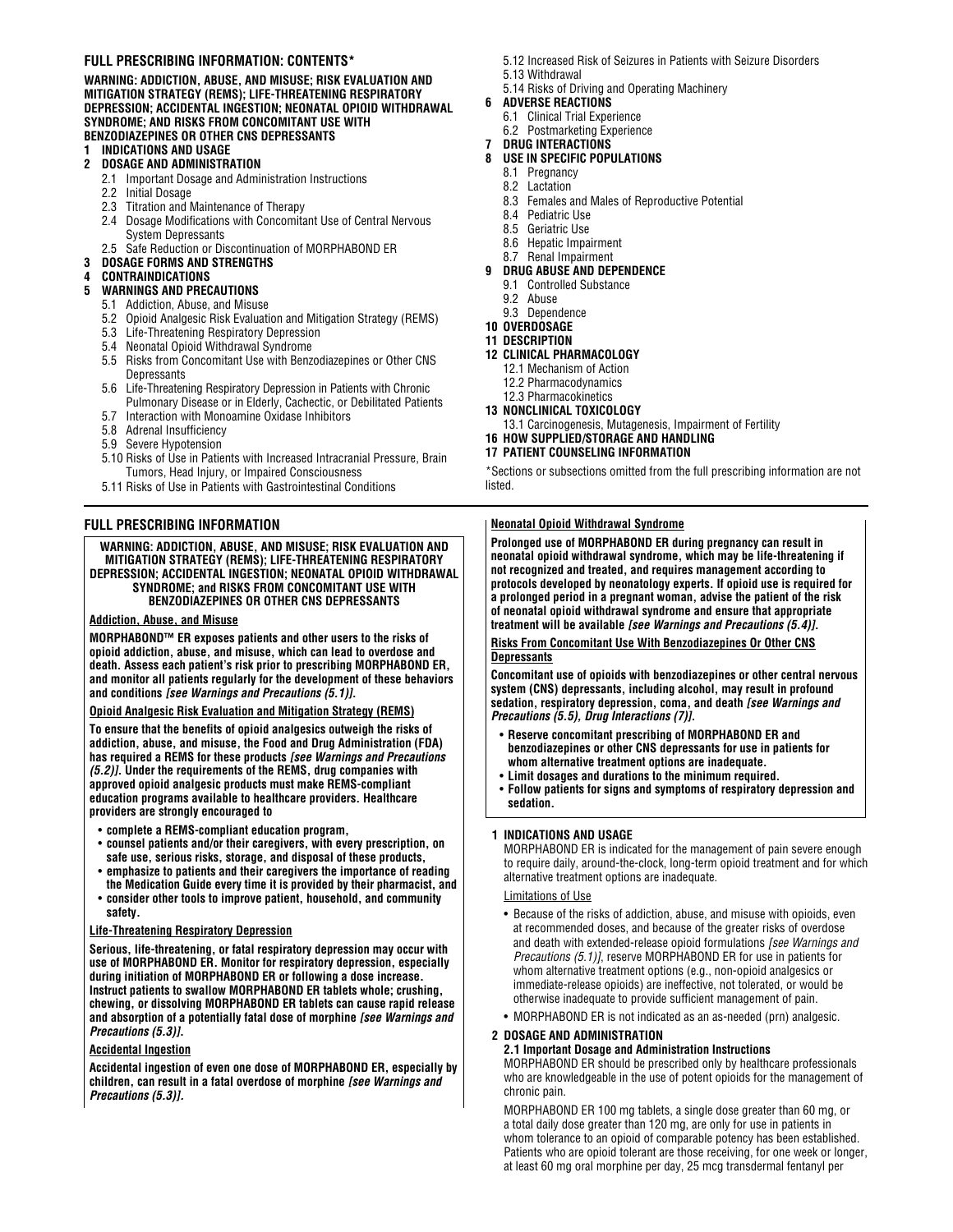*hour, 30 mg oral oxycodone per day, 8 mg oral hydromorphone per day, 25 mg oral oxymorphone per day, 60 mg oral hydrocodone per day, or an equianalgesic dose of another opioid.* 

- *Use the lowest effective dosage for the shortest duration consistent with individual patient treatment goals [see Warnings and Precautions (5)].*
- *Initiate the dosing regimen for each patient individually; taking into account the patient's severity of pain, patient response, prior analgesic treatment experience, and risk factors for addiction, abuse, and misuse [see Warnings and Precautions (5.1)].*
- *Monitor patients closely for respiratory depression, especially within the first 24-72 hours of initiating therapy and following dosage increases with MORPHABOND ER and adjust the dosage accordingly [see Warnings and Precautions (5.3)].*

Instruct patients to swallow MORPHABOND ER tablets whole [see *Patient Counseling Information (17)]. Crushing, chewing, or dissolving MORPHABOND ER tablets will result in uncontrolled delivery of morphine and can lead to overdose or death [see Warnings and Precautions (5.1)].* 

*MORPHABOND ER is administered orally every 8 or 12 hours.* 

#### **2.2 Initial Dosage**

*Use of MORPHABOND ER as the First Opioid Analgesic (opioid-naïve patients)* 

*Initiate treatment with MORPHABOND ER with 15 mg tablets orally every 8 or 12 hours.* 

*Use of MORPHABOND ER in Patients who are not Opioid Tolerant (opioid non-tolerant patients)*

*The starting dosage for patients who are not opioid tolerant is MORPHABOND ER 15 mg orally every 8 or 12 hours.* 

*Use of higher starting doses in patients who are not opioid tolerant may cause fatal respiratory depression [see Warnings and Precautions (5.3)].* 

*Conversion from Other Oral Morphine to MORPHABOND ER*

*Patients receiving other oral morphine formulations may be converted to MORPHABOND ER by administering one-half of the patient's 24-hour requirement as MORPHABOND ER on an every-12-hour schedule or by administering one-third of the patient's daily requirement as MORPHABOND ER on an every-8-hour schedule.* 

#### *Conversion from Other Opioids to MORPHABOND ER*

*Discontinue all other around-the-clock opioid drugs when MORPHABOND ER therapy is initiated.* 

*There are no established conversion ratios for conversion from other opioids to MORPHABOND ER defined by clinical trials. Initiate dosing using MORPHABOND ER 15 mg orally every 8 to 12 hours.* 

*It is safer to underestimate a patient's 24-hour oral morphine dosage and provide rescue medication (e.g., immediate-release morphine) than to overestimate the 24-hour oral morphine dosage and manage an adverse reaction due to an overdose. While useful tables of opioid equivalents are readily available, there is inter-patient variability in the relative potency of opioid drugs and formulations.* 

*Close observation and frequent titration are warranted until pain management is stable on the new opioid. Monitor patients for signs and symptoms of opioid withdrawal and for signs of oversedation/toxicity after converting patients to MORPHABOND ER.* 

#### *Conversion from Parenteral Morphine or Other Opioids (Parenteral or Oral) to MORPHABOND ER*

*When converting from parenteral morphine or other non-morphine opioids (parenteral or oral) to MORPHABOND ER, consider the following general points:* 

 *Parenteral to oral morphine ratio: Between 2 to 6 mg of oral morphine may be required to provide analgesia equivalent to 1 mg of parenteral morphine. Typically, a dose of morphine that is approximately three times the previous daily parenteral morphine requirement is sufficient.* 

 *Other parenteral or oral non-morphine opioids to oral morphine Ratios: Specific recommendations are not available because of a lack of systematic evidence for these types of analgesic substitutions. Published relative potency data are available, but such ratios are approximations. In general, begin with half of the estimated daily morphine requirement as the initial dose, managing inadequate analgesia by supplementation with immediate-release morphine.* 

#### *Conversion from Methadone to MORPHABOND ER*

*Close monitoring is of particular importance when converting methadone to other opioid agonists. The ratio between methadone and other opioid agonists may vary widely as a function of previous dose exposure. Methadone has a long half-life and can accumulate in the plasma.* 

#### **2.3 Titration and Maintenance of Therapy**

*Individually titrate MORPHABOND ER to a dose that provides adequate analgesia and minimizes adverse reactions. Continually reevaluate patients receiving MORPHABOND ER to assess the maintenance of pain control and the relative incidence of adverse reactions, as well as monitoring for the development of addiction, abuse, or misuse [see Warnings and Precautions (5.1)]. Frequent communication is important among the prescriber, other members of the healthcare team, the patient, and the caregiver/family during periods of changing analgesic requirements, including initial titration. During chronic therapy periodically reassess the continued need for the use of opioid analgesics.* 

*Patients who experience breakthrough pain may require a dosage adjustment of MORPHABOND ER, or may need rescue medication with an appropriate dose of an immediate-release analgesic. If the level of pain increases after dose stabilization, attempt to identify the source of increased pain before increasing the MORPHABOND ER dosage. Because steady-state plasma concentrations are approximated in 1 day, MORPHABOND ER dosage adjustments may be done every 1 to 2 days.* 

*If unacceptable opioid-related adverse reactions are observed, consider reducing the dosage. Adjust the dosage to obtain an appropriate balance between management of pain and opioid-related adverse reactions.* 

#### **2.4 Dosage Modifications with Concomitant Use of Central Nervous System Depressants**

*If the patient is currently taking a central nervous system (CNS) depressant and the decision is made to begin MORPHABOND ER, start with the lowest possible dose, 15 mg every 12 hours, monitor patients for signs of respiratory depression, sedation, and hypotension, and consider using a lower dosage of the concomitant CNS depressant [see Warnings and Precautions (5.5), Drug Interactions (7)].* 

#### **2.5 Safe Reduction or Discontinuation of MORPHABOND ER**

*Do not abruptly discontinue MORPHABOND ER in patients who may be physically dependent on opioids. Rapid discontinuation of opioid analgesics in patients who are physically dependent on opioids has resulted in serious withdrawal symptoms, uncontrolled pain, and suicide. Rapid discontinuation has also been associated with attempts to find other sources of opioid analgesics, which may be confused with drug-seeking for abuse. Patients may also attempt to treat their pain or withdrawal symptoms with illicit opioids, such as heroin, and other substances.* 

*When a decision has been made to decrease the dose or discontinue therapy in an opioid-dependent patient taking MORPHABOND ER, there are a variety of factors that should be considered, including the dose of MORPHABOND ER the patient has been taking, the duration of treatment, the type of pain being treated, and the physical and psychological attributes of the patient. It is important to ensure ongoing care of the patient and to agree on an appropriate tapering schedule and follow-up plan so that patient and provider goals and expectations are clear and realistic. When opioid analgesics are being discontinued due to a suspected substance use disorder, evaluate and treat the patient, or refer for evaluation and treatment of the substance use disorder. Treatment should include evidence-based approaches, such as medication assisted treatment of opioid use disorder. Complex patients with co-morbid pain and substance use disorders may benefit from referral to a specialist.* 

There are no standard opioid tapering schedules that are suitable for all *patients. Good clinical practice dictates a patient-specific plan to taper the dose of the opioid gradually. For patients on MORPHABOND ER who are physically opioid-dependent, initiate the taper by a small enough increment (e.g., no greater than 10% to 25% of the total daily dose) to avoid withdrawal symptoms, and proceed with dose-lowering at an interval of every 2 to 4 weeks. Patients who have been taking opioids for briefer periods of time may tolerate a more rapid taper.* 

*It may be necessary to provide the patient with lower dosage strengths to accomplish a successful taper. Reassess the patient frequently to manage*  pain and withdrawal symptoms, should they emerge. Common withdrawal *symptoms include restlessness, lacrimation, rhinorrhea, yawning, perspiration, chills, myalgia, and mydriasis. Other signs and symptoms also may develop, including irritability, anxiety, backache, joint pain, weakness, abdominal cramps, insomnia, nausea, anorexia, vomiting, diarrhea, or increased blood pressure, respiratory rate, or heart rate. If withdrawal symptoms arise, it may be necessary to pause the taper for a period of time or raise the dose of the opioid analgesic to the previous dose, and then proceed with a slower taper. In addition, monitor patients for any changes in mood, emergence of suicidal thoughts, or use of other substances.* 

*When managing patients taking opioid analgesics, particularly those who have been treated for a long duration and/or with high doses for chronic pain, ensure that a multimodal approach to pain management, including mental health support (if needed), is in place prior to initiating an opioid analgesic taper. A multimodal approach to pain management may optimize*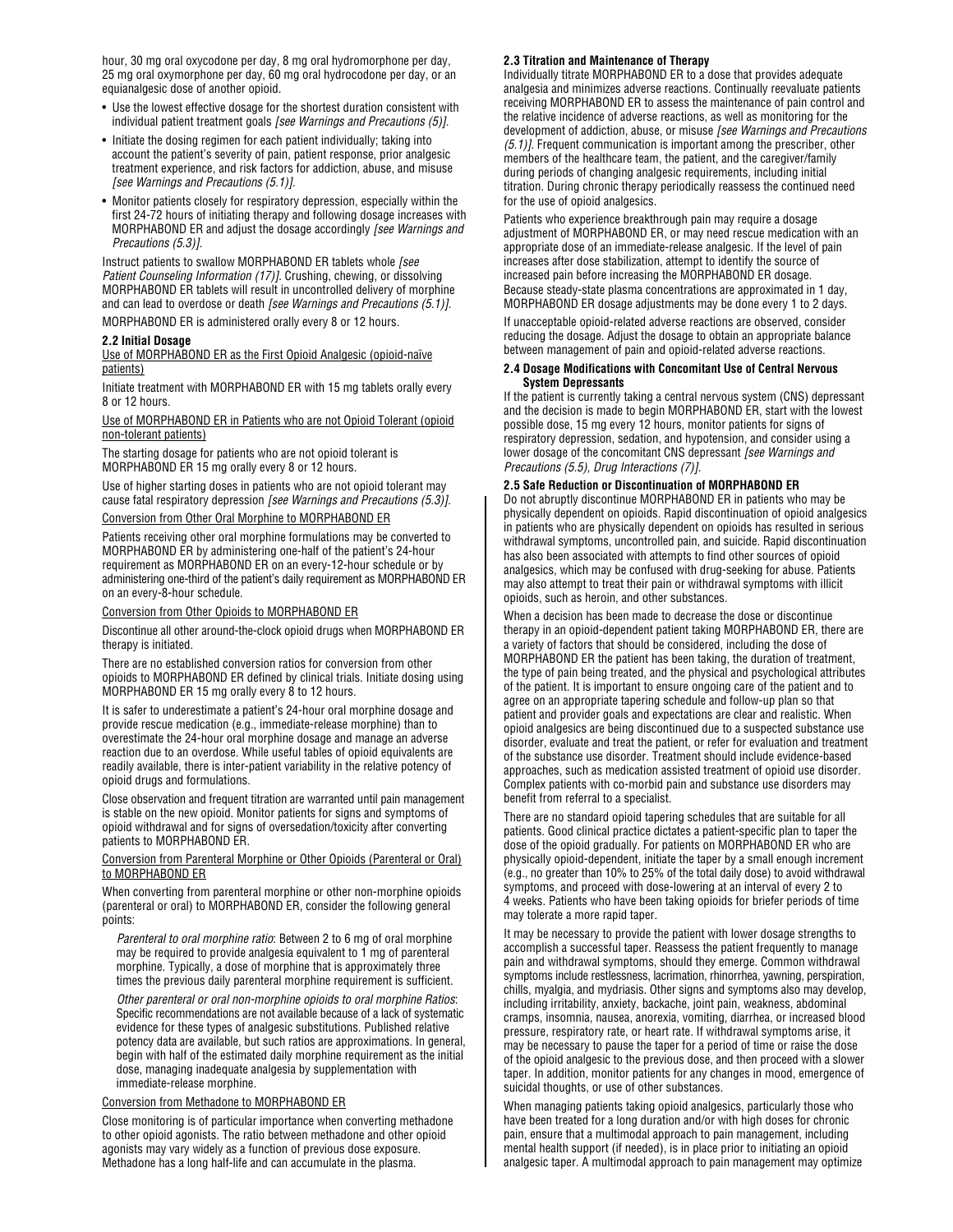*the treatment of chronic pain, as well as assist with the successful tapering of the opioid analgesic [see Warnings and Precautions (5.13), Drug Abuse and Dependence (9.3)].* 

#### **3 DOSAGE FORMS AND STRENGTHS**

*Extended-release tablets: 15 mg, 30 mg, 60 mg, 100 mg.* 

- *15 mg extended-release tablets (round, blue-colored, coated tablets*  ink-printed with "IDT/M15" on one side; and plain on the other)
- *30 mg extended-release tablets (round, purple-colored, coated tablets*  ink-printed with "IDT/M30" on one side; and plain on the other)
- *60 mg extended-release tablets (round, orange-colored, coated tablets*  ink-printed with "IDT/M60" on one side; and plain on the other)
- *100 mg extended-release tablets\* (round, gray-colored, coated tablets*  ink-printed with "IDT/M100" on one side; and plain on the other)
- *\*100 mg tablets are for use in opioid-tolerant patients only*

### **4 CONTRAINDICATIONS**

*MORPHABOND ER is contraindicated in patients with:* 

- *Significant respiratory depression [see Warnings and Precautions (5.3)]*
- *Acute or severe bronchial asthma in an unmonitored setting or in the*
- *absence of resuscitative equipment [see Warnings and Precautions (5.6)] • Concurrent use of monoamine oxidase inhibitors (MAOIs) or use of*
- *MAOIs within the last 14 days [see Warnings and Precautions (5.7)/Drug Interactions (7)]*
- *Known or suspected gastrointestinal obstruction, including paralytic ileus [see Warnings and Precautions (5.11)]*
- *Hypersensitivity (e.g., anaphylaxis) to morphine [see Adverse Reactions (6.2)]*

#### **5 WARNINGS AND PRECAUTIONS**

#### **5.1 Addiction, Abuse, and Misuse**

*MORPHABOND ER contains morphine, a Schedule II controlled substance. As an opioid, MORPHABOND ER exposes its users to the risks of addiction, abuse, and misuse. Because extended-release products such as MORPHABOND ER deliver the opioid over an extended period of time, there is a greater risk for overdose and death due to the larger amount of morphine present [see Drug Abuse and Dependence (9)].* 

*Although the risk of addiction in any individual is unknown, it can occur in patients appropriately prescribed MORPHABOND ER. Addiction can occur at recommended doses and if the drug is misused or abused.* 

*Assess each patient's risk for opioid addiction, abuse, or misuse prior to prescribing MORPHABOND ER, and monitor all patients receiving MORPHABOND ER for development of these behaviors and conditions. Risks are increased in patients with a personal or family history of substance abuse (including drug or alcohol abuse or addiction) or mental illness (e.g., major depression). The potential for these risks should not, however, prevent the proper management of pain in any given patient. Patients at increased risk may be prescribed opioids such as MORPHABOND ER, but use in such patients necessitates intensive counseling about the risks of proper use of MORPHABOND ER along with intensive monitoring for signs of addiction, abuse, and misuse.* 

*Abuse or misuse of MORPHABOND ER by crushing, chewing, snorting, or injecting the dissolved product will result in the uncontrolled delivery of morphine and can result in overdose and death [see Overdosage (10)].* 

*Opioids are sought by drug abusers and people with addiction disorders and are subject to criminal diversion. Consider these risks when prescribing or dispensing MORPHABOND ER. Strategies to reduce these risks include prescribing the drug in the smallest appropriate quantity and advising the patient on the proper storage and disposal of unused drug [see Patient Counseling Information (17)]. Contact local state professional licensing board or state controlled substances authority for information on how to prevent and detect abuse or diversion of this product.* 

**5.2 Opioid Analgesic Risk Evaluation and Mitigation Strategy (REMS)**  *To ensure that the benefits of opioid analgesics outweigh the risks of addiction, abuse, and misuse, the Food and Drug Administration (FDA) has required a Risk Evaluation and Mitigation Strategy (REMS) for these products. Under the requirements of the REMS, drug companies with approved opioid analgesic products must make REMS-compliant education programs available to healthcare providers. Healthcare providers are strongly encouraged to do all of the following:* 

- *Complete a REMS-compliant education program offered by an accredited provider of continuing education (CE) or another education program that includes all the elements of the FDA Education Blueprint for Health Care Providers Involved in the Management or Support of Patients with Pain.*
- *Discuss the safe use, serious risks, and proper storage and disposal of opioid analgesics with patients and/or their caregivers every time these medicines are prescribed. The Patient Counseling Guide (PCG) can be obtained at this link: www.fda.gov/OpioidAnalgesicREMSPCG.*
- *Emphasize to patients and their caregivers the importance of reading the Medication Guide that they will receive from their pharmacist every time an opioid analgesic is dispensed to them.*
- *Consider using other tools to improve patient, household, and community safety, such as patient-prescriber agreements that reinforce patientprescriber responsibilities.*

*To obtain further information on the opioid analgesic REMS and for a list of accredited REMS CME/CE, call 1-800-503-0784, or log on to www.opioidanalgesicrems.com. The FDA Blueprint can be found at www.fda.gov/OpioidAnalgesicREMSBlueprint.* 

#### **5.3 Life-Threatening Respiratory Depression**

*Serious, life-threatening, or fatal respiratory depression has been reported*  with the use of opioids, even when used as recommended. Respiratory *depression, if not immediately recognized and treated, may lead to respiratory arrest and death. Management of respiratory depression may include close observation, supportive measures, and use of opioid antagonists, depending on the patient's clinical status [see Overdosage (10)]. Carbon dioxide (CO2) retention from opioid-induced respiratory depression can exacerbate the sedating effects of opioids.* 

*While serious, life-threatening, or fatal respiratory depression can occur at any time during the use of MORPHABOND ER, the risk is greatest during the initiation of therapy or following a dosage increase. Monitor patients closely for respiratory depression, especially within the first 24-72 hours of initiating therapy with and following dosage increases of MORPHABOND ER.* 

To reduce the risk of respiratory depression, proper dosing and titration of *MORPHABOND ER are essential [see Dosage and Administration (2)]. Overestimating the MORPHABOND ER dosage when converting patients from another opioid product can result in a fatal overdose with the first dose.* 

*Accidental ingestion of even one dose of MORPHABOND ER, especially by children, can result in respiratory depression and death due to an overdose of morphine.* 

*Opioids can cause sleep-related breathing disorders including central sleep apnea (CSA) and sleep-related hypoxemia. Opioid use increases the risk of CSA in a dose-dependent fashion. In patients who present with CSA, consider decreasing the opioid dosage using best practices for opioid taper [see Dosage and Administration (2.5)].* 

#### **5.4 Neonatal Opioid Withdrawal Syndrome**

*Prolonged use of MORPHABOND ER during pregnancy can result in withdrawal in the neonate. Neonatal opioid withdrawal syndrome, unlike opioid withdrawal syndrome in adults, may be life-threatening if not recognized and treated, and requires management according to protocols developed by neonatology experts. Observe newborns for signs of neonatal opioid withdrawal syndrome and manage accordingly. Advise pregnant women using opioids for a prolonged period of the risk of neonatal opioid withdrawal syndrome and ensure that appropriate treatment will be available [see Use in Specific Populations (8.1), Patient Counseling Information (17)].* 

#### **5.5 Risks from Concomitant Use with Benzodiazepines or Other CNS Depressants**

*Profound sedation, respiratory depression, coma, and death may result from the concomitant use of MORPHABOND ER with benzodiazepines or other CNS system depressants (e.g., non-benzodiazepine sedatives/ hypnotics, tranquilizers, muscle relaxants, general anesthetics, anxiolytics, antipsychotics, other opioids, alcohol). Because of these risks, reserve concomitant prescribing of these drugs for use in patients for whom alternative treatment options are inadequate.* 

*Observational studies have demonstrated that concomitant use of opioid analgesics and benzodiazepines increases the risk of drug-related mortality compared to use of opioid analgesics alone. Because of similar pharmacological properties, it is reasonable to expect similar risk with the concomitant use of other CNS depressant drugs with opioid analgesics [see Drug Interactions (7)].* 

*If the decision is made to prescribe a benzodiazepine or other CNS depressant concomitantly with an opioid analgesic, prescribe the lowest effective dosages and minimum durations of concomitant use. In patients already receiving an opioid analgesic, prescribe a lower initial dose of the benzodiazepine or other CNS depressant than indicated in the absence of an opioid, and titrate based on clinical response. If an opioid analgesic is initiated in a patient already taking a benzodiazepine or other CNS depressant, prescribe a lower initial dose of the opioid analgesic, and titrate based on clinical response. Follow patients closely for signs and symptoms of respiratory depression and sedation.* 

*Advise both patients and caregivers about the risks of respiratory depression and sedation when MORPHABOND ER is used with benzodiazepines or other CNS depressants (including alcohol and illicit drugs). Advise patients not to drive or operate heavy machinery until the effects of concomitant use of the benzodiazepine or other CNS depressant have been determined.*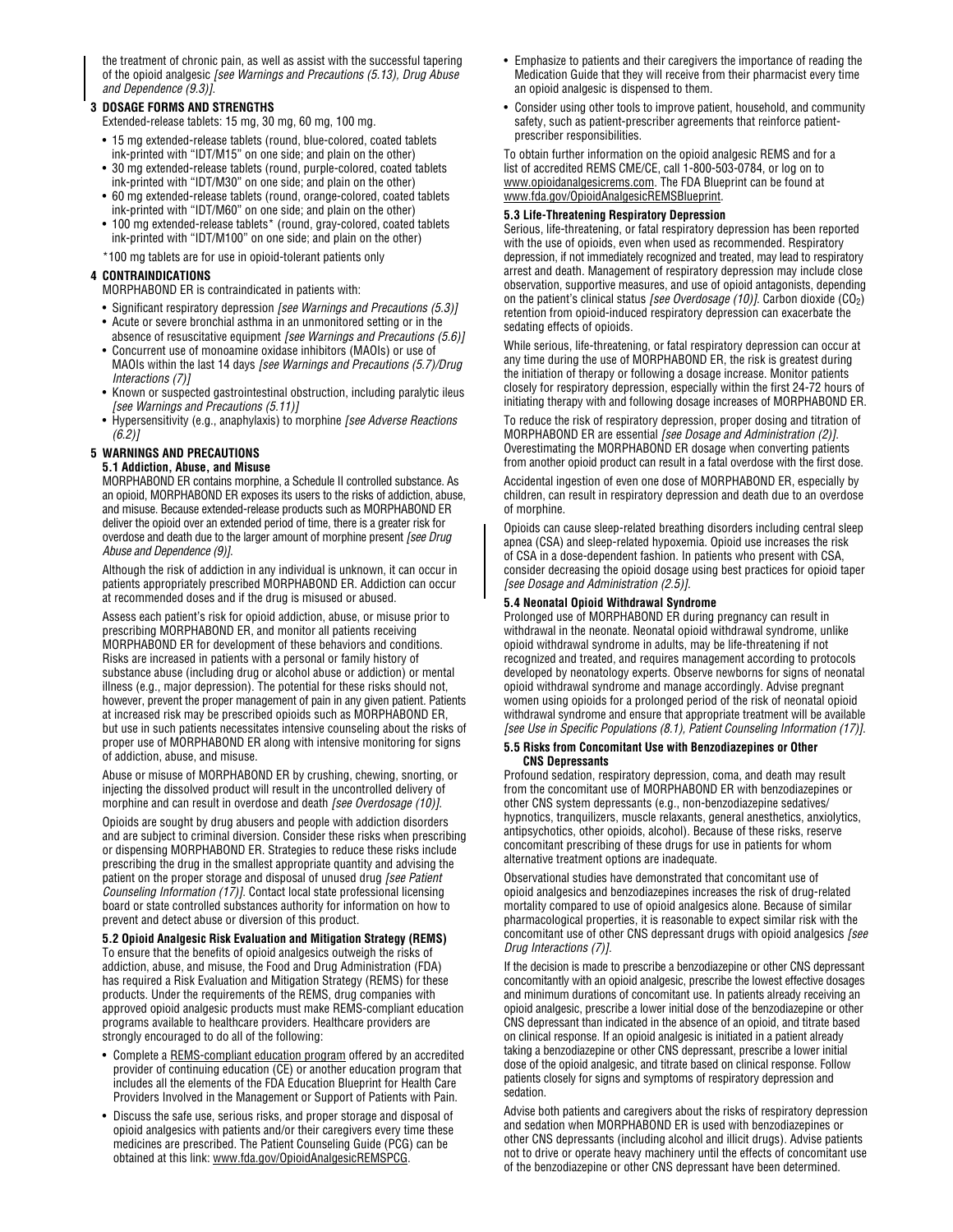*Screen patients for risk of substance use disorders, including opioid abuse and misuse, and warn them of the risk for overdose and death associated with the use of additional CNS depressants including alcohol and illicit drugs [see Drug Interactions (7) and Patient Counseling Information (17)]*.

### **5.6 Life-Threatening Respiratory Depression in Patients with Chronic**

**Pulmonary Disease or in Elderly, Cachectic, or Debilitated Patients**  *The use of MORPHABOND ER in patients with acute or severe bronchial asthma in an unmonitored setting or in the absence of resuscitative equipment is contraindicated.* 

*Patients with Chronic Pulmonary Disease: MORPHABOND ER-treated patients with significant chronic obstructive pulmonary disease or cor pulmonale, and those with a substantially decreased respiratory reserve, hypoxia, hypercapnia, or pre-existing respiratory depression are at increased risk of decreased respiratory drive including apnea, even at recommended dosages of MORPHABOND ER [see Warnings and Precautions (5.3)].* 

*Elderly, Cachectic, or Debilitated Patients: Life-threatening respiratory depression is more likely to occur in elderly, cachectic, or debilitated patients as they may have altered pharmacokinetics or altered clearance compared to younger, healthier patients [see Warnings and Precautions (5.3)].* 

*Monitor such patients closely, particularly when initiating and titrating MORPHABOND ER and when MORPHABOND ER is given concomitantly with other drugs that depress respiration [see Warnings and Precautions (5.3, 5.5)]. Alternatively, consider the use of non-opioid analgesics in these patients.* 

#### **5.7 Interaction with Monoamine Oxidase Inhibitors**

*Monoamine oxidase inhibitors (MAOIs) may potentiate the effects of morphine, including respiratory depression, coma, and confusion. MORPHABOND ER should not be used in patients taking MAOIs or within 14 days of stopping such treatment.* 

#### **5.8 Adrenal Insufficiency**

*Cases of adrenal insufficiency have been reported with opioid use, more often following greater than one month of use. Presentation of adrenal insufficiency may include non-specific symptoms and signs including nausea, vomiting, anorexia, fatigue, weakness, dizziness, and low blood pressure. If adrenal insufficiency is suspected, confirm the diagnosis with diagnostic testing as soon as possible. If adrenal insufficiency is diagnosed, treat with physiologic replacement doses of corticosteroids. Wean the patient off of the opioid to allow adrenal function to recover and continue corticosteroid treatment until adrenal function recovers. Other opioids may be tried as some cases reported use of a different opioid without recurrence of adrenal insufficiency. The information available does not identify any particular opioids as being more likely to be associated with adrenal insufficiency.* 

#### **5.9 Severe Hypotension**

*MORPHABOND ER may cause severe hypotension including orthostatic hypotension and syncope in ambulatory patients. There is increased risk in patients whose ability to maintain blood pressure has already been compromised by a reduced blood volume or concurrent administration of certain CNS depressant drugs (e.g., phenothiazines or general anesthetics) [see Drug Interactions (7)]. Monitor these patients for signs of hypotension after initiating or titrating the dosage of MORPHABOND ER. In patients with circulatory shock, MORPHABOND ER may cause vasodilation that can*  further reduce cardiac output and blood pressure. Avoid the use of *MORPHABOND ER in patients with circulatory shock.* 

#### **5.10 Risks of Use in Patients with Increased Intracranial Pressure, Brain Tumors, Head Injury, or Impaired Consciousness**

*In patients who may be susceptible to the intracranial effects of CO2 retention (e.g., those with evidence of increased intracranial pressure or brain tumors), MORPHABOND ER may reduce respiratory drive, and the resultant CO2 retention can further increase intracranial pressure. Monitor such patients for signs of sedation and respiratory depression, particularly when initiating therapy with MORPHABOND ER.* 

*Opioids may also obscure the clinical course in a patient with a head injury. Avoid the use of MORPHABOND ER in patients with impaired consciousness or coma.* 

#### **5.11 Risks of Use in Patients with Gastrointestinal Conditions**

*MORPHABOND ER is contraindicated in patients with known or suspected gastrointestinal obstruction, including paralytic ileus.* 

*The morphine in MORPHABOND ER may cause spasm of the sphincter of Oddi. Opioids may cause increases in the serum amylase. Monitor patients*  with biliary tract disease, including acute pancreatitis, for worsening *symptoms.* 

#### **5.12 Increased Risk of Seizures in Patients with Seizure Disorders**

*The morphine in MORPHABOND ER may increase the frequency of seizures in patients with seizure disorders, and may increase the risk of seizures occurring in other clinical settings associated with seizures. Monitor patients* 

*with a history of seizure disorders for worsened seizure control during MORPHABOND ER therapy.* 

#### **5.13 Withdrawal**

*Do not abruptly discontinue MORPHABOND ER in a patient physically dependent on opioids. When discontinuing MORPHABOND ER in a physically dependent patient, gradually taper the dosage. Rapid tapering of morphine in a patient physically dependent on opioids may lead to a withdrawal syndrome and return of pain [see Dosage and Administration (2.5), Drug Abuse and Dependence (9.3)].* 

*Additionally, avoid the use of mixed agonist/antagonist (e.g., pentazocine, nalbuphine, and butorphanol) or partial agonist (e.g., buprenorphine) analgesics in patients who are receiving a full opioid agonist analgesic, including MORPHABOND ER. In these patients, mixed agonists/antagonist and partial agonist analgesics may reduce the analgesic effect and/or may precipitate withdrawal symptoms [see Drug Interactions (7)].* 

#### **5.14 Risks of Driving and Operating Machinery**

*MORPHABOND ER may impair the mental or physical abilities needed to perform potentially hazardous activities such as driving a car or operating machinery. Warn patients not to drive or operate dangerous machinery unless they are tolerant to the effects of MORPHABOND ER and know how they will react to the medication [see Patient Counseling Information (17)].* 

#### **6 ADVERSE REACTIONS**

*The following serious adverse reactions are described, or described in greater detail, in other sections:* 

- *Addiction, Abuse, and Misuse [see Warnings and Precautions (5.1)]*
- *Life-Threatening Respiratory Depression [see Warnings and Precautions (5.3)]*
- *Neonatal Opioid Withdrawal Syndrome [see Warnings and Precautions (5.4)]*
- *hteractions with Benzodiazepine or Other CNS Depressants [see] Warnings and Precautions (5.5)]*
- *Adrenal Insufficiency [see Warnings and Precautions (5.8)]*
- *Severe Hypotension [see Warnings and Precautions (5.9)]*
- *Gastrointestinal Adverse Reactions [see Warnings and Precautions (5.11)]*
- *Seizures [see Warnings and Precautions (5.12)]*
- *Withdrawal [see Warnings and Precautions (5.13)]*

#### **6.1 Clinical Trial Experience**

*Because clinical trials are conducted under widely varying conditions, adverse reaction rates observed in the clinical trials of a drug cannot be directly compared to rates in the clinical trials of another drug and may not reflect the rates observed in practice.* 

*MORPHABOND ER may increase the risk of serious adverse reactions such as those observed with other opioid analgesics, including respiratory depression, apnea, respiratory arrest, circulatory depression, hypotension, or shock [see Overdosage (10)].* 

#### *Most Frequently Observed Reactions*

*In clinical trials, the most common adverse reactions with morphine sulfate extended-release were constipation, dizziness, sedation, nausea, vomiting, sweating, dysphoria, and euphoric mood.* 

*Some of these effects seem to be more prominent in ambulatory patients and in those not experiencing severe pain.* 

#### *Less Frequently Observed Reactions*

*Cardiovascular disorders: tachycardia, bradycardia, palpitations* 

*Eye disorders: visual impairment, vision blurred, diplopia, miosis* 

*Gastrointestinal disorders: dry mouth, diarrhea, abdominal pain, constipation, dyspepsia* 

*General disorders and administration site conditions: chills, feeling abnormal, edema, edema peripheral, weakness* 

*Hepatobiliary disorders: biliary colic* 

*Metabolism and nutrition disorders: anorexia* 

*Musculoskeletal and connective tissue disorders: muscle rigidity, muscle twitching* 

*Nervous system disorders: presyncope, syncope, headache, tremor, uncoordinated muscle movements, convulsion, intracranial pressure increased, taste alteration, paresthesia, nystagmus* 

*Psychiatric disorders: agitation, mood altered, anxiety, depression, abnormal dreams, hallucination, disorientation, insomnia* 

*Renal and urinary disorders: urinary retention, urinary hesitation, antidiuretic effect* 

*Reproductive system and breast disorders: reduced libido and/or potency Respiratory, thoracic and mediastinal disorders: laryngospasm* 

*Skin and subcutaneous tissue disorders: pruritus, urticaria, rash*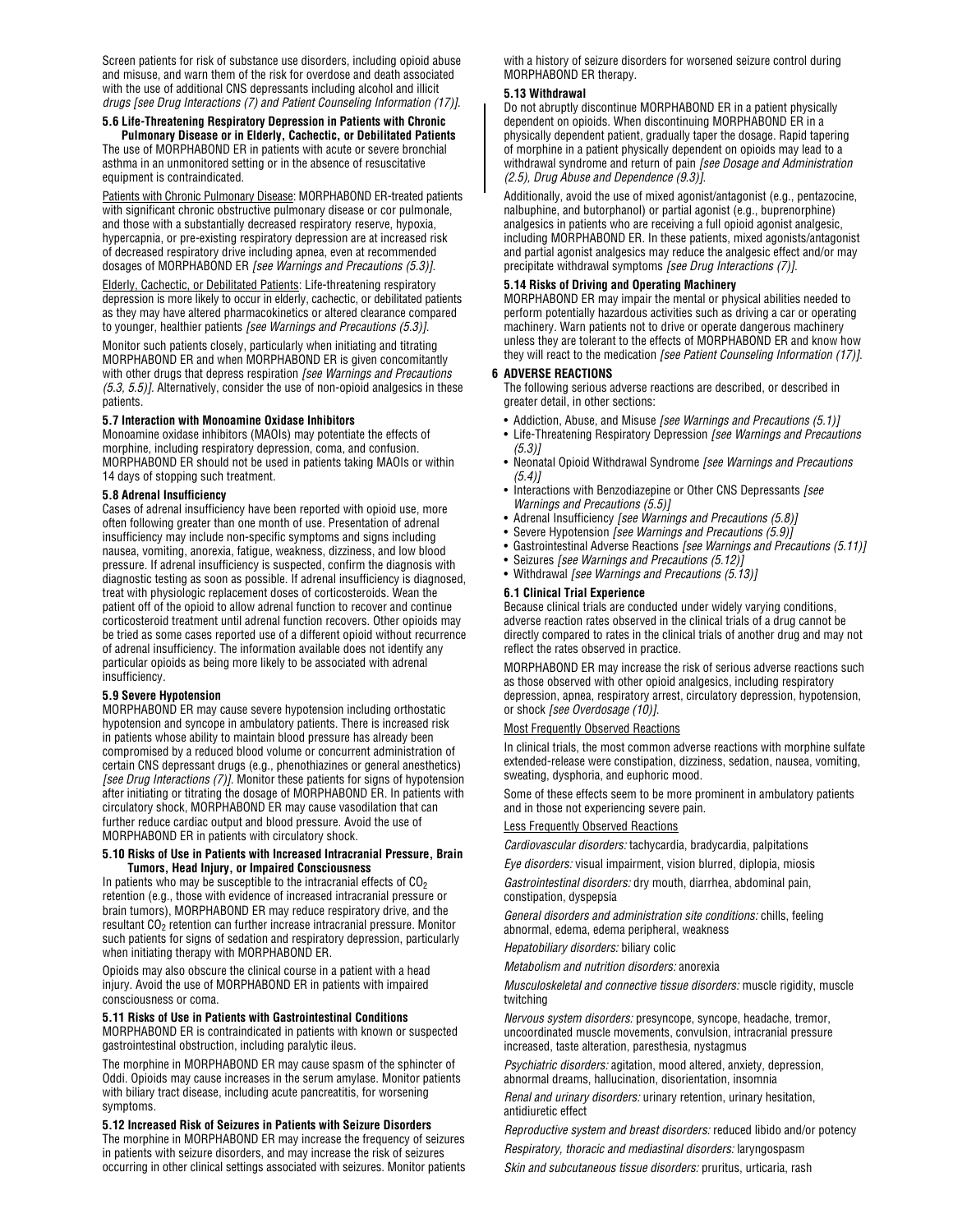#### *Vascular disorders: flushing, hypotension, hypertension*

#### **6.2 Postmarketing Experience**

*The following adverse reactions have been identified during post-approval use of morphine sulfate. Because these reactions are reported voluntarily from a population of uncertain size, it is not always possible to reliably estimate their frequency or establish a causal relationship to drug exposure.* 

*Amenorrhea, asthenia, bronchospasm, confusional state, drug hypersensitivity, fatigue, hyperalgesia, hypertonia, ileus, increased hepatic enzymes, intestinal obstruction, lethargy, malaise, pulmonary edema, thinking disturbances, somnolence, and vertigo.* 

*Serotonin syndrome: Cases of serotonin syndrome, a potentially lifethreatening condition, have been reported during concomitant use of opioids with serotonergic drugs.* 

*Adrenal insufficiency: Cases of adrenal insufficiency have been reported with opioid use, more often following greater than one month of use.* 

*Anaphylaxis: Anaphylaxis has been reported with ingredients contained in MORPHABOND ER.* 

*Androgen deficiency: Cases of androgen deficiency have occurred with chronic use of opioids [see Clinical Pharmacology (12.2)].* 

#### **7 DRUG INTERACTIONS**

*Table 1 includes clinically significant drug interactions with MORPHABOND ER.* 

#### **Table 1: Clinically Significant Drug Interactions with MORPHABOND ER**

 **Benzodiazepines and other Central Nervous System (CNS) Depressants** 

| Clinical Impact:          | Due to additive pharmacologic effect, the concomitant use<br>of benzodiazepines or other CNS depressants including<br>alcohol, increase the risk of respiratory depression,<br>profound sedation, coma, and death.                                                                                                                                                                                                                                                                                                               |  |  |  |  |
|---------------------------|----------------------------------------------------------------------------------------------------------------------------------------------------------------------------------------------------------------------------------------------------------------------------------------------------------------------------------------------------------------------------------------------------------------------------------------------------------------------------------------------------------------------------------|--|--|--|--|
| Intervention:             | Reserve concomitant prescribing of these drugs for use<br>in patients for whom alternative treatment options are<br>inadequate. Limit dosages and durations to the minimum<br>required. Follow patients closely for signs of respiratory<br>depression and sedation [see Warnings and Precautions<br>$(5.5)$ ].                                                                                                                                                                                                                  |  |  |  |  |
| Examples:                 | Benzodiazepines and other sedatives/hypnotics,<br>anxiolytics, tranguilizers, muscle relaxants, general<br>anesthetics, antipsychotics, other opioids, alcohol.                                                                                                                                                                                                                                                                                                                                                                  |  |  |  |  |
| <b>Serotonergic Drugs</b> |                                                                                                                                                                                                                                                                                                                                                                                                                                                                                                                                  |  |  |  |  |
| Clinical Impact:          | The concomitant use of opioids with other drugs that<br>affect the serotonergic neurotransmitter system has<br>resulted in serotonin syndrome.                                                                                                                                                                                                                                                                                                                                                                                   |  |  |  |  |
| Intervention:             | If concomitant use is warranted, carefully observe the<br>patient, particularly during treatment initiation and dose<br>adjustment. Discontinue MORPHABOND ER if serotonin<br>syndrome is suspected.                                                                                                                                                                                                                                                                                                                             |  |  |  |  |
| Example:                  | Selective serotonin reuptake inhibitors (SSRIs), serotonin<br>and norepinephrine reuptake inhibitors (SNRIs), tricyclic<br>antidepressants (TCAs), triptans, 5-HT3 receptor antagonists,<br>drugs that effect the serotonin neurotransmitter system<br>(e.g., mirtazapine, trazodone, tramadol), certain muscle<br>relaxants (i.e., cyclobenzaprine, metaxalone), monoamine<br>oxidase (MAO) inhibitors (those intended to treat psychiatric<br>disorders and also others, such as linezolid and intravenous<br>methylene blue). |  |  |  |  |
|                           | <b>Monoamine Oxidase Inhibitors (MAOIs)</b>                                                                                                                                                                                                                                                                                                                                                                                                                                                                                      |  |  |  |  |
| Clinical Impact:          | MAOI interactions with opioids may manifest as serotonin<br>syndrome or opioid toxicity (e.g., respiratory depression,<br>coma) [see Warnings and Precautions (5.7)].                                                                                                                                                                                                                                                                                                                                                            |  |  |  |  |
| Intervention:             | Do not use MORPHABOND ER in patients taking MAOIs<br>or within 14 days of stopping such treatment.                                                                                                                                                                                                                                                                                                                                                                                                                               |  |  |  |  |
| Examples:                 | phenelzine, tranylcypromine, linezolid                                                                                                                                                                                                                                                                                                                                                                                                                                                                                           |  |  |  |  |
|                           | <b>Mixed Agonist/Antagonist and Partial Agonist Opioid Analgesics</b>                                                                                                                                                                                                                                                                                                                                                                                                                                                            |  |  |  |  |
| Clinical Impact:          | May reduce the analgesic effect of MORPHABOND ER<br>and/or precipitate withdrawal symptoms.                                                                                                                                                                                                                                                                                                                                                                                                                                      |  |  |  |  |
| Intervention:             | Avoid concomitant use.                                                                                                                                                                                                                                                                                                                                                                                                                                                                                                           |  |  |  |  |
| Examples:                 | butorphanol, nalbuphine, pentazocine, buprenorphine                                                                                                                                                                                                                                                                                                                                                                                                                                                                              |  |  |  |  |

*(continued)*

### **Table 1: Clinically Significant Drug Interactions with MORPHABOND ER**

| <b>Muscle Relaxants</b>          |                                                                                                                                                                                                           |  |  |  |  |  |
|----------------------------------|-----------------------------------------------------------------------------------------------------------------------------------------------------------------------------------------------------------|--|--|--|--|--|
| Clinical Impact:                 | Morphine may enhance the neuromuscular blocking<br>action of skeletal muscle relaxants and produce an<br>increased degree of respiratory depression.                                                      |  |  |  |  |  |
| Intervention:                    | Monitor patients for signs of respiratory depression that<br>may be greater than otherwise expected and decrease the<br>dosage of MORPHABOND ER and/or the muscle relaxant<br>as necessary.               |  |  |  |  |  |
| <b>Cimetidine</b>                |                                                                                                                                                                                                           |  |  |  |  |  |
| Clinical Impact:                 | The concomitant use of cimetidine can potentiate morphine<br>effects and increase risk of hypotension, respiratory<br>depression, profound sedation, coma, and death.                                     |  |  |  |  |  |
| Intervention:                    | Monitor patients for signs of respiratory depression that<br>may be greater than otherwise expected and decrease the<br>dosage of MORPHABOND ER and/or cimetidine as necessary.                           |  |  |  |  |  |
| <b>Diuretics</b>                 |                                                                                                                                                                                                           |  |  |  |  |  |
| Clinical Impact:                 | Opioids can reduce the efficacy of diuretics by inducing<br>the release of antidiuretic hormone.                                                                                                          |  |  |  |  |  |
| Intervention:                    | Monitor patients for signs of diminished diuresis and/or<br>effects on blood pressure and increase the dosage of the<br>diuretic as needed.                                                               |  |  |  |  |  |
| <b>Anticholinergic Drugs</b>     |                                                                                                                                                                                                           |  |  |  |  |  |
| Clinical Impact:                 | The concomitant use of anticholinergic drugs may<br>increase risk of urinary retention and/or severe<br>constipation, which may lead to paralytic ileus.                                                  |  |  |  |  |  |
| Intervention:                    | Monitor patients for signs of urinary retention or reduced<br>gastric motility when MORPHABOND ER is used<br>concomitantly with anticholinergic drugs.                                                    |  |  |  |  |  |
| P-Glycoprotein (P-gp) Inhibitors |                                                                                                                                                                                                           |  |  |  |  |  |
| Clinical Impact:                 | The concomitant use of P-qp-inhibitors can increase the<br>exposure to morphine by about two-fold and can increase<br>risk of hypotension, respiratory depression, profound<br>sedation, coma, and death. |  |  |  |  |  |
| Intervention:                    | Monitor patients for signs of respiratory depression that<br>may be greater than otherwise expected and decrease the<br>dosage of MORPHABOND ER and/or the P-gp-inhibitor as<br>necessary.                |  |  |  |  |  |
| Example:                         | quinidine                                                                                                                                                                                                 |  |  |  |  |  |

#### **8 USE IN SPECIFIC POPULATIONS**

**8.1 Pregnancy** 

*Risk Summary*

*Prolonged use of opioid analgesics during pregnancy can cause neonatal opioid withdrawal syndrome [see Warnings and Precautions (5.4)]. There are no available data with MORPHABOND ER in pregnant women to inform a drug-associated risk for major birth defects and miscarriage. Published studies with morphine use during pregnancy have not reported a clear association with morphine and major birth defects [see Human Data]. In published animal reproduction studies, morphine administered subcutaneously during the early gestational period produced neural tube defects (i.e., exencephaly and cranioschisis) at 5 and 16 times the human daily dose of 60 mg based on body surface area (HDD) in hamsters and mice, respectively, lower fetal body weight and increased incidence of abortion at 0.4 times the HDD in the rabbit, growth retardation at 6 times the HDD in the rat, and axial skeletal fusion and cryptorchidism at 16 times the HDD in the mouse. Administration of morphine sulfate to pregnant rats during organogenesis and through lactation resulted in cyanosis, hypothermia, decreased brain weights, pup mortality, decreased pup body weights, and adverse effects on reproductive tissues at 3-4 times the HDD; and long-term neurochemical changes in the brain of offspring which correlate with altered behavioral responses that persist through adulthood at exposures comparable to and less than the HDD [see Animal Data]. Based on animal data, advise pregnant women of the potential risk to a fetus.* 

*The estimated background risk of major birth defects and miscarriage for the indicated population is unknown. All pregnancies have a background risk of birth defect, loss, or other adverse outcomes. In the U.S. general population, the estimated background risk of major birth defects and miscarriage in clinically recognized pregnancies is 2-4% and 15-20%, respectively.*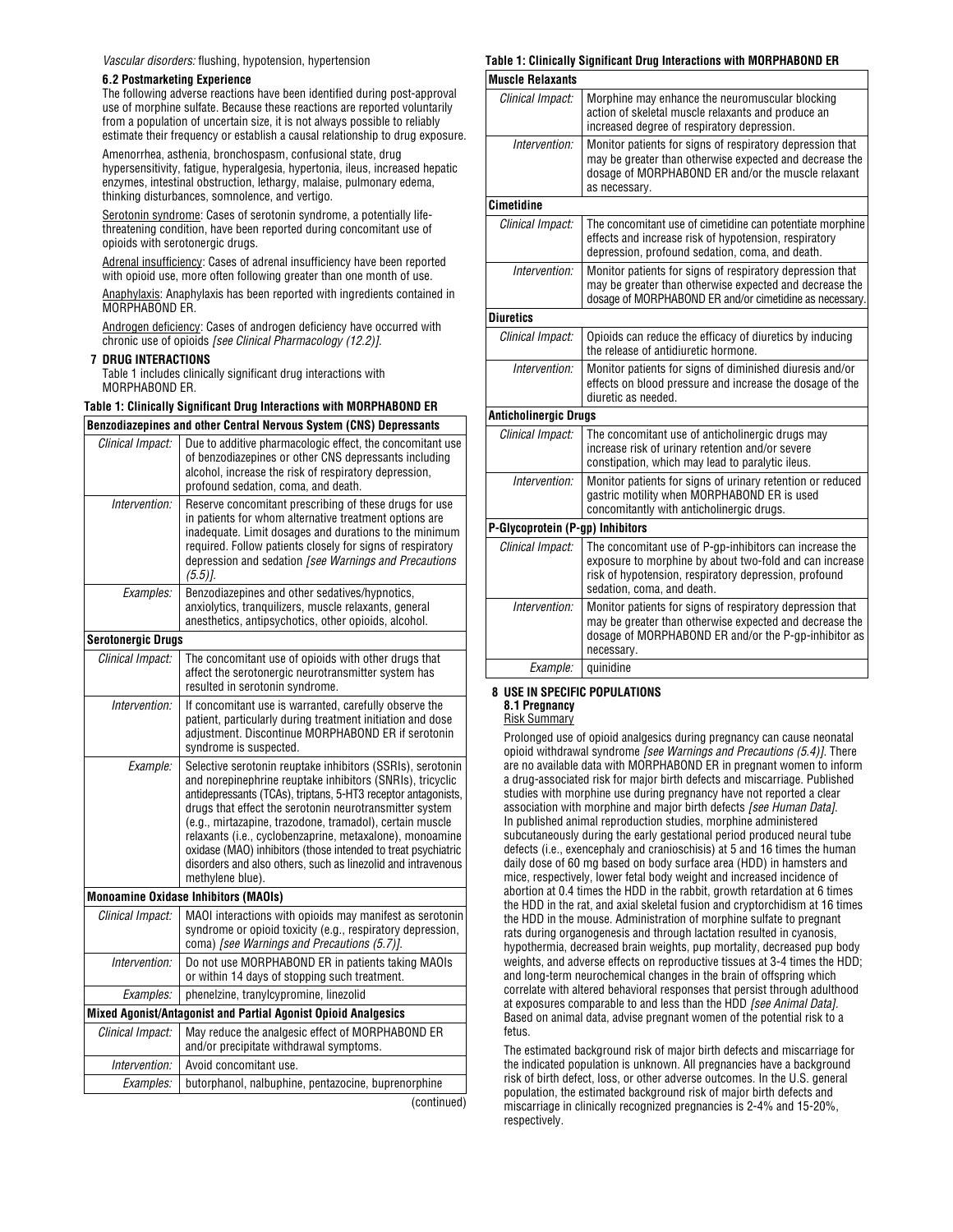#### *Clinical Considerations*

#### *Fetal/Neonatal Adverse Reactions*

*Prolonged use of opioid analgesics during pregnancy for medical or nonmedical purposes can result in physical dependence in the neonate and neonatal opioid withdrawal syndrome shortly after birth. Neonatal opioid withdrawal syndrome presents as irritability, hyperactivity and abnormal sleep pattern, high pitched cry, tremor, vomiting, diarrhea, and failure to gain weight. The onset, duration, and severity of neonatal opioid withdrawal syndrome vary based on the specific opioid used, duration of use, timing and amount of last maternal use, and rate of elimination of the drug by the newborn. Observe newborns for symptoms of neonatal opioid withdrawal syndrome and manage accordingly [see Warnings and Precautions (5.4)].* 

#### *Labor or Delivery*

*Opioids cross the placenta and may produce respiratory depression and psycho-physiologic effects in neonates. An opioid antagonist, such as naloxone, must be available for reversal of opioid-induced respiratory depression in the neonate. MORPHABOND ER is not recommended for use in women during and immediately prior to labor, when shorter acting analgesics or other analgesic techniques are more appropriate. Opioid analgesics, including MORPHABOND ER, can prolong labor through actions that temporarily reduce the strength, duration, and frequency of uterine contractions. However, this effect is not consistent and may be offset by an increased rate of cervical dilatation, which tends to shorten labor. Monitor neonates exposed to opioid analgesics during labor for signs of excess sedation and respiratory depression.* 

#### *Data*

#### *Human Data*

*The results from a population-based prospective cohort, including 70 women*  exposed to morphine during the first trimester of pregnancy and 448 women *exposed to morphine at any time during pregnancy, indicate no increased risk for congenital malformations. However, these studies cannot definitely establish the absence of any risk because of methodological limitations, including small sample size and non-randomized study design.* 

#### *Animal Data*

*Formal reproductive and developmental toxicology studies for morphine have not been conducted. Exposure margins for the following published study reports are based on a human daily dose of 60 mg morphine using a body surface area comparison (HDD).* 

*Neural tube defects (exencephaly and cranioschisis) were noted following subcutaneous administration of morphine sulfate (35-322 mg/kg) on Gestation Day 8 to pregnant hamsters (4.7 to 43.5 times the HDD). A no adverse effect level was not defined in this study and the findings cannot be clearly attributed to maternal toxicity. Neural tube defects (exencephaly), axial skeletal fusions, and cryptorchidism were reported following a single subcutaneous (SC) injection of morphine sulfate to pregnant mice (100-500 mg/kg) on Gestation Day 8 or 9 at 200 mg/kg or greater (16 times the HDD) and fetal resorption at 400 mg/kg or higher (32 times the HDD). No adverse effects were noted following 100 mg/kg morphine in this model (8 times the HDD). In one study, following continuous subcutaneous infusion of doses greater than or equal to 2.72 mg/kg to mice (0.2 times the HDD), exencephaly, hydronephrosis, intestinal hemorrhage, split supraoccipital, malformed sternebrae, and malformed xiphoid were noted. The effects were reduced with increasing daily dose; possibly due to rapid induction of tolerance under these infusion conditions. The clinical significance of this report is not clear.* 

*Decreased fetal weights were observed in pregnant rats treated with 20 mg/kg/day morphine sulfate (3.2 times the HDD) from Gestation Day 7 to 9. There was no evidence of malformations despite maternal toxicity (10% mortality). In a second rat study, decreased fetal weight and increased incidences of growth retardation were noted at 35 mg/kg/day (5.7 times the HDD) and there was a reduced number of fetuses at 70 mg/kg/day (11.4 times the HDD) when pregnant rats were treated with 10, 35, or 70 mg/kg/day morphine sulfate via continuous infusion from Gestation Day 5 to 20. There was no evidence of fetal malformations or maternal toxicity.* 

*An increased incidence of abortion was noted in a study in which pregnant rabbits were treated with 2.5 (0.8 times the HDD) to 10 mg/kg morphine sulfate via subcutaneous injection from Gestation Day 6 to 10. In a second study, decreased fetal body weights were reported following treatment of pregnant rabbits with increasing doses of morphine (10-50 mg/kg/day) during the pre-mating period and 50 mg/kg/day (16 times the HDD) throughout the gestation period. No overt malformations were reported in either publication; although only limited endpoints were evaluated.* 

*In published studies in rats, exposure to morphine during gestation and/or lactation periods is associated with: decreased pup viability at 12.5 mg/kg/day or greater (2 times the HDD); decreased pup body weights at 15 mg/kg/day* 

*or greater (2.4 times the HDD); decreased litter size, decreased absolute brain and cerebellar weights, cyanosis, and hypothermia at 20 mg/kg/day (3.2 times the HDD); alteration of behavioral responses (play, social*interaction) at 1 mg/kg/day or greater (0.2 times the HDD); alteration of *maternal behaviors (e.g., decreased nursing and pup retrievals) in mice at 1 mg/kg or higher (0.08 times the HDD) and rats at 1.5 mg/kg/day or higher (0.2 times the HDD); and a host of behavioral abnormalities in the offspring of rats, including altered responsiveness to opioids at 4 mg/kg/day (0.7 times the HDD) or greater.* 

*Fetal and/or postnatal exposure to morphine in mice and rats has been shown to result in morphological changes in fetal and neonatal brain and neuronal cell loss, alteration of a number of neurotransmitter and neuromodulator systems, including opioid and non-opioid systems, and impairment in various learning and memory tests that appear to persist into adulthood. These studies were conducted with morphine treatment usually in the range of 4 to 20 mg/kg/day (0.7 to 3.2 times the HDD).* 

*Additionally, delayed sexual maturation and decreased sexual behaviors in female offspring at 20 mg/kg/day (3.2 times the HDD), and decreased plasma and testicular levels of luteinizing hormone and testosterone, decreased testes weights, seminiferous tubule shrinkage, germinal cell aplasia, and decreased spermatogenesis in male offspring were also observed at 20 mg/kg/day (3.2 times the HDD). Decreased litter size and viability were observed in the offspring of male rats that were intraperitoneally administered morphine sulfate for 1 day prior to mating at 25 mg/kg/day (4.1 times the HDD) and mated to untreated females. Decreased viability and body weight and/or movement deficits in both first and second generation offspring were reported when male mice were treated for 5 days with escalating doses of 120 to 240 mg/kg/day morphine sulfate (9.7 to 19.5 times the HDD) or when female mice treated with escalating doses of 60 to 240 mg/kg/day (4.9 to 19.5 times the HDD) followed by a 5-day treatment-free recovery period prior to mating. Similar multigenerational findings were also seen in female rats pre-gestationally treated with escalating doses of 10 to 22 mg/kg/day morphine (1.6 to 3.6 times the HDD).* 

#### **8.2 Lactation**

#### *Risk Summary*

*Morphine is present in breast milk. Published lactation studies report*  variable concentrations of morphine in breast milk with administration of *immediate-release morphine to nursing mothers in the early postpartum period with a milk-to-plasma morphine AUC ratio of 2.5:1 measured in one*  lactation study. However, there is insufficient information to determine the *effects of morphine on the breastfed infant and the effects of morphine on milk production. Lactation studies have not been conducted with extended*release morphine, including MORPHABOND ER. Because of the potential *for serious adverse reactions, including excess sedation and respiratory depression in a breastfed infant, advise patients that breastfeeding is not recommended during treatment with MORPHABOND ER.* 

#### *Clinical Considerations*

*Monitor infants exposed to MORPHABOND ER through breast milk for excess sedation and respiratory depression. Withdrawal symptoms can occur in breastfed infants when maternal administration of morphine is stopped, or when breastfeeding is stopped.* 

#### **8.3 Females and Males of Reproductive Potential**  *Infertility*

*Chronic use of opioids may cause reduced fertility in females and males of reproductive potential. It is not known whether these effects on fertility are reversible [see Adverse Reactions (6.2), Clinical Pharmacology (12.2)].* 

*In published animal studies, morphine administration adversely effected fertility and reproductive endpoints in male rats and prolonged estrus cycle in female rats [see Nonclinical Toxicology (13)].* 

#### **8.4 Pediatric Use**

*The safety and effectiveness in pediatric patients below the age of 18 have not been established.* 

#### **8.5 Geriatric Use**

*The pharmacokinetics of MORPHABOND ER have not been studied in elderly patients. Clinical studies of morphine sulfate extended-release did not include sufficient numbers of subjects aged 65 and over to determine whether they respond differently from younger subjects.* 

*Elderly patients (aged 65 years or older) may have increased sensitivity to morphine. In general, dosage selection for an elderly patient should be cautious, usually starting at the low end of the dosing range, reflecting the greater frequency of decreased hepatic, renal, or cardiac function, and of concomitant disease or other drug therapy.* 

*Respiratory depression is the chief risk for elderly patients treated with opioids, and has occurred after large initial doses were administered to patients who were not opioid-tolerant or when opioids were co-administered*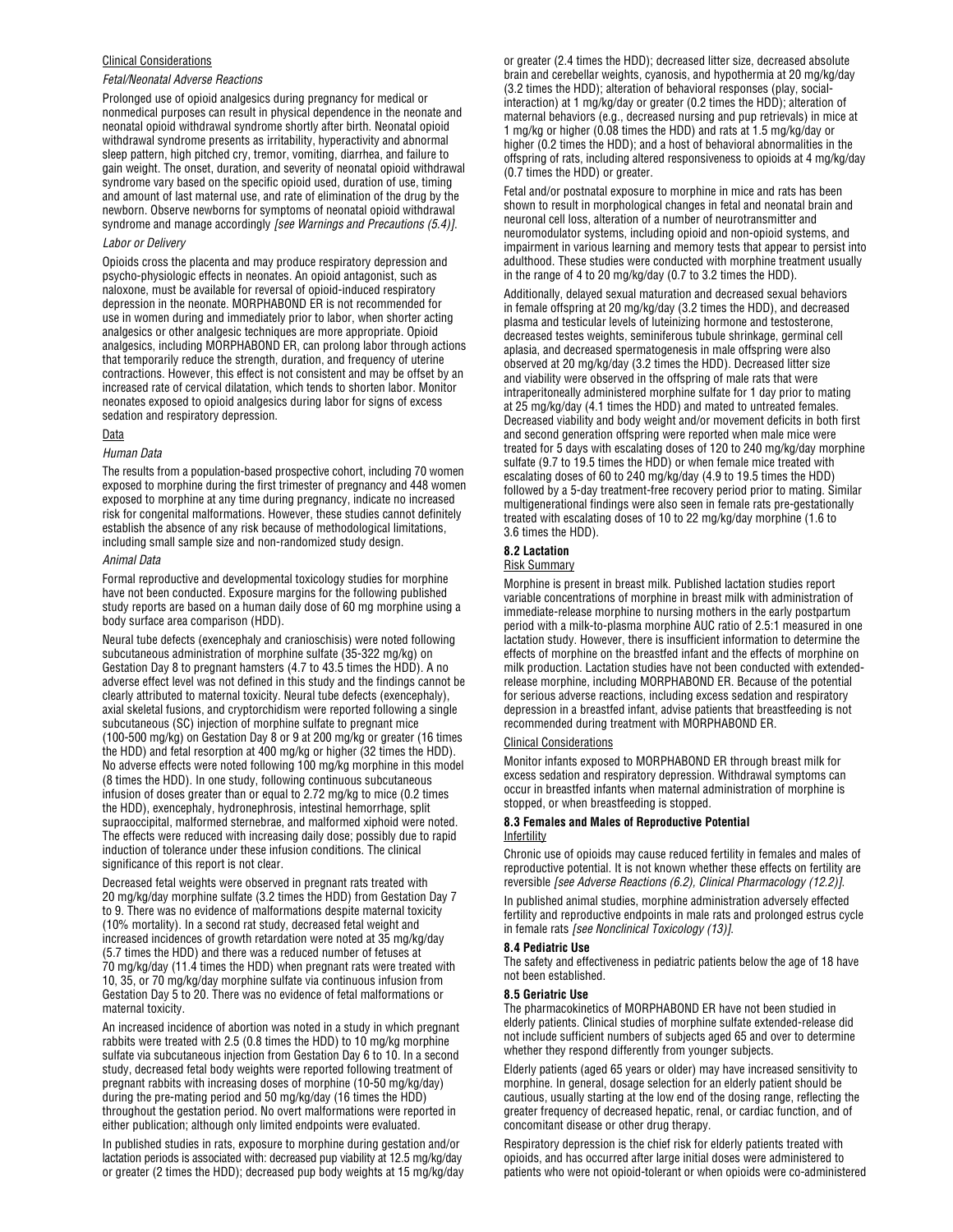*with other agents that depress respiration. Titrate the dosage of MORPHABOND ER slowly in geriatric patients and monitor closely for signs of central nervous system and respiratory depression [see Warnings and Precautions (5.6)].* 

*Morphine is known to be substantially excreted by the kidney, and the risk of adverse reactions to this drug may be greater in patients with impaired renal function. Because elderly patients are more likely to have decreased renal function, care should be taken in dose selection, and it may be useful to monitor renal function.* 

#### **8.6 Hepatic Impairment**

*Morphine pharmacokinetics have been reported to be significantly altered*  in patients with cirrhosis. Start these patients with a lower than usual *dosage of MORPHABOND ER and titrate slowly while monitoring for signs of respiratory depression, sedation, and hypotension [see Clinical Pharmacology (12.3)].* 

#### **8.7 Renal Impairment**

*Morphine pharmacokinetics are altered in patients with renal failure. Start these patients with a lower than usual dosage of MORPHABOND ER and titrate slowly while monitoring for signs of respiratory depression, sedation, and hypotension [see Clinical Pharmacology (12.3)].* 

#### **9 DRUG ABUSE AND DEPENDENCE**

#### **9.1 Controlled Substance**

*MORPHABOND ER contains morphine, a Schedule II controlled substance.*  **9.2 Abuse** 

*MORPHABOND ER contains morphine, a substance with a high potential for abuse similar to other opioids including fentanyl, hydrocodone, hydromorphone, methadone, oxycodone, oxymorphone, and tapentadol. MORPHABOND ER can be abused and is subject to misuse, addiction, and criminal diversion [see Warnings and Precautions (5.1)].* 

*The high drug content in extended-release formulations adds to the risk of adverse outcomes from abuse and misuse.* 

*All patients treated with opioids require careful monitoring for signs of abuse and addiction, because use of opioid analgesic products carries the risk of addiction even under appropriate medical use.* 

*Prescription drug abuse is the intentional non-therapeutic use of a prescription drug, even once, for its rewarding psychological or physiological effects.* 

*Drug addiction is a cluster of behavioral, cognitive, and physiological phenomena that develop after repeated substance use and includes: a strong desire to take the drug, difficulties in controlling its use, persisting in its use despite harmful consequences, a higher priority given to drug use than to other activities and obligations, increased tolerance, and sometimes a physical withdrawal.* 

*"Drug seeking" behavior is very common in persons with substance use disorders. Drug-seeking tactics include emergency calls or visits near the end of office hours, refusal to undergo appropriate examination, testing, or referral, repeated "loss" of prescriptions, tampering with prescriptions, and reluctance to provide prior medical records or contact information for other healthcare provider(s). "Doctor shopping" (visiting multiple prescribers to obtain additional prescriptions) is common among drug abusers and people suffering from untreated addiction. Preoccupation with achieving adequate pain relief can be appropriate behavior in a patient with poor pain control.* 

*Abuse and addiction are separate and distinct from physical dependence and tolerance. Healthcare providers should be aware that addiction may not be accompanied by concurrent tolerance and symptoms of physical dependence in all addicts. In addition, abuse of opioids can occur in the absence of true addiction.* 

*MORPHABOND ER, like other opioids, can be diverted for non-medical use into illicit channels of distribution. Careful record-keeping of prescribing information, including quantity, frequency, and renewal requests, as required by state and federal law, is strongly advised.* 

*Proper assessment of the patient, proper prescribing practices, periodic re-evaluation of therapy, and proper dispensing and storage are appropriate measures that help limit abuse of opioid drugs.* 

#### *Risks Specific to Abuse of MORPHABOND ER*

*MORPHABOND ER is for oral use only. Abuse of MORPHABOND ER poses a risk of overdose and death. This risk is increased with concurrent abuse of MORPHABOND ER with alcohol and other central nervous system depressants. Taking cut, broken, chewed, crushed, or dissolved MORPHABOND ER enhances drug release and increases the risk of overdose and death.* 

*Parenteral abuse of MORPHABOND ER can be expected to result in local tissue necrosis, infection, pulmonary granulomas, and increased risk of* 

*endocarditis and valvular heart injury. Parenteral drug abuse is commonly associated with transmission of infectious diseases such as hepatitis and HIV.* 

### *Abuse Deterrence Studies*

*MORPHABOND ER is formulated with inactive ingredients that make the tablet more difficult to adulterate for misuse and abuse while maintaining*  extended-release characteristics even if the tablet is subjected to physical *manipulation, and/or chemical extraction. To evaluate the ability of the abuse-deterrent technology to reduce the potential for abuse of MORPHABOND ER, a series of in vitro laboratory manipulation, extraction, and syringeability, studies was conducted. An in vivo clinical abuse potential study was also conducted. The results of these studies are summarized below. Overall, the results indicate that MORPHABOND ER has properties that are expected to reduce abuse or misuse via injection or insufflation; however, abuse by these routes is still possible.* 

#### *In Vitro Testing*

*MORPHABOND ER has been tested in vitro using methods of manipulation that drug abusers commonly use for preparation of extended-release opioids for administration by various routes, including oral consumption, intranasal insufflation, injection, and smoking.* 

*Abusers may manipulate extended-release opioids in order to prepare the tablets for oral, intranasal, or intravenous administration. The laboratory test data demonstrated that, relative to morphine sulfate extended-release tablet, MORPHABOND ER has increased resistance to cutting, crushing, or breaking using a variety of tools. When subjected to a liquid environment the manipulated MORPHABOND ER formulation forms a viscous material that resists passage through a needle.* 

#### *Clinical Studies*

*A randomized, double-blind, double-dummy, placebo-controlled, singledose four-way crossover study in 25 non-dependent recreational opioid users with a history of intranasal drug abuse was performed to determine the relative bioavailability and abuse potential of crushed intranasal MORPHABOND ER 60 mg tablets compared with crushed intranasal morphine sulfate extended-release tablet 60 mg tablets, and intact orally administered MORPHABOND ER 60 mg tablets. The intact oral tablets were included as a reference for evaluating abuse potential after manipulation and administration via an unintended route.* 

*Drug liking was measured on a 100 mm bipolar visual analog scale (VAS) where 50 represents a neutral response of neither liking nor disliking, 0 represents maximum disliking, and 100 represents maximum liking. Response to whether the subject would take the study drug again was also measured on a bipolar scale of 0 to 100 where 50 represents a neutral response, 0 represents the strongest negative response ('definitely would not take drug again') and 100 represents the strongest positive response ('definitely would take drug again').* 

*Intranasal administration of crushed MORPHABOND ER was associated*  with statistically significantly lower drug liking ( $E_{max}$ ) scores ( $P < 0.0001$ ), *and significantly lower willingness to take the drug again (Emax) scores*   $(P = 0.034)$ , compared to crushed extended-release morphine (Table 2). *Drug liking and take drug again scores for crushed intranasal MORPHABOND ER were not significantly different from those of MORPHABOND ER taken orally intact. These data are consistent with the similar relative bioavailability after crushed intranasal and intact oral administration of MORPHABOND ER that support retention of its extended release properties when manipulated compared to morphine sulfate extended-release tablets [see Clinical Pharmacology (12.3)].* 

**Table 2. Summary of Maximum Drug Liking (Emax) and Take Drug Again (Emax) Following Administration of MORPHABOND ER, morphine sulfate extended-release tablet, and Placebo in Recreational Opioid Users (n=25)**

|                                              |                   | <b>Crushed Intranasal</b><br><b>MORPHABOND ER</b><br>60 mg | Crushed<br>Intranasal<br>morphine<br>sulfate<br>extended-<br>release<br>tablet 60 mg | <b>Placebo</b>   | <b>Crushed Intranasal</b><br>morphine sulfate<br>extended-release<br>tablet vs. Crushed<br><b>Intranasal</b><br><b>MORPHABOND ER</b><br><b>Difference of</b><br><b>LS Means</b><br>(95% CI) |
|----------------------------------------------|-------------------|------------------------------------------------------------|--------------------------------------------------------------------------------------|------------------|---------------------------------------------------------------------------------------------------------------------------------------------------------------------------------------------|
| Drug Liking<br>$(E_{\text{max}})$            | Mean<br>(SEM)     | 71.7 (2.87)                                                | 85.3 (2.42)                                                                          | 54.3<br>(1.63)   | 13.65<br>(7.80, 19.51)                                                                                                                                                                      |
|                                              | Median<br>(Range) | 72<br>(50-100)                                             | 85<br>(56-100)                                                                       | 51<br>(50-80)    |                                                                                                                                                                                             |
| <b>Take Drug</b><br>Again $(E_{\text{max}})$ | Mean<br>(SEM)     | 66.4 (3.76)                                                | 76.4 (4.17)                                                                          | 49.1<br>(2.21)   | 9.96<br>(0.77, 19.14)                                                                                                                                                                       |
|                                              | Median<br>(Range) | 64.0<br>(38-100)                                           | 75.0<br>$(17-100)$                                                                   | 50.0<br>$(0-64)$ |                                                                                                                                                                                             |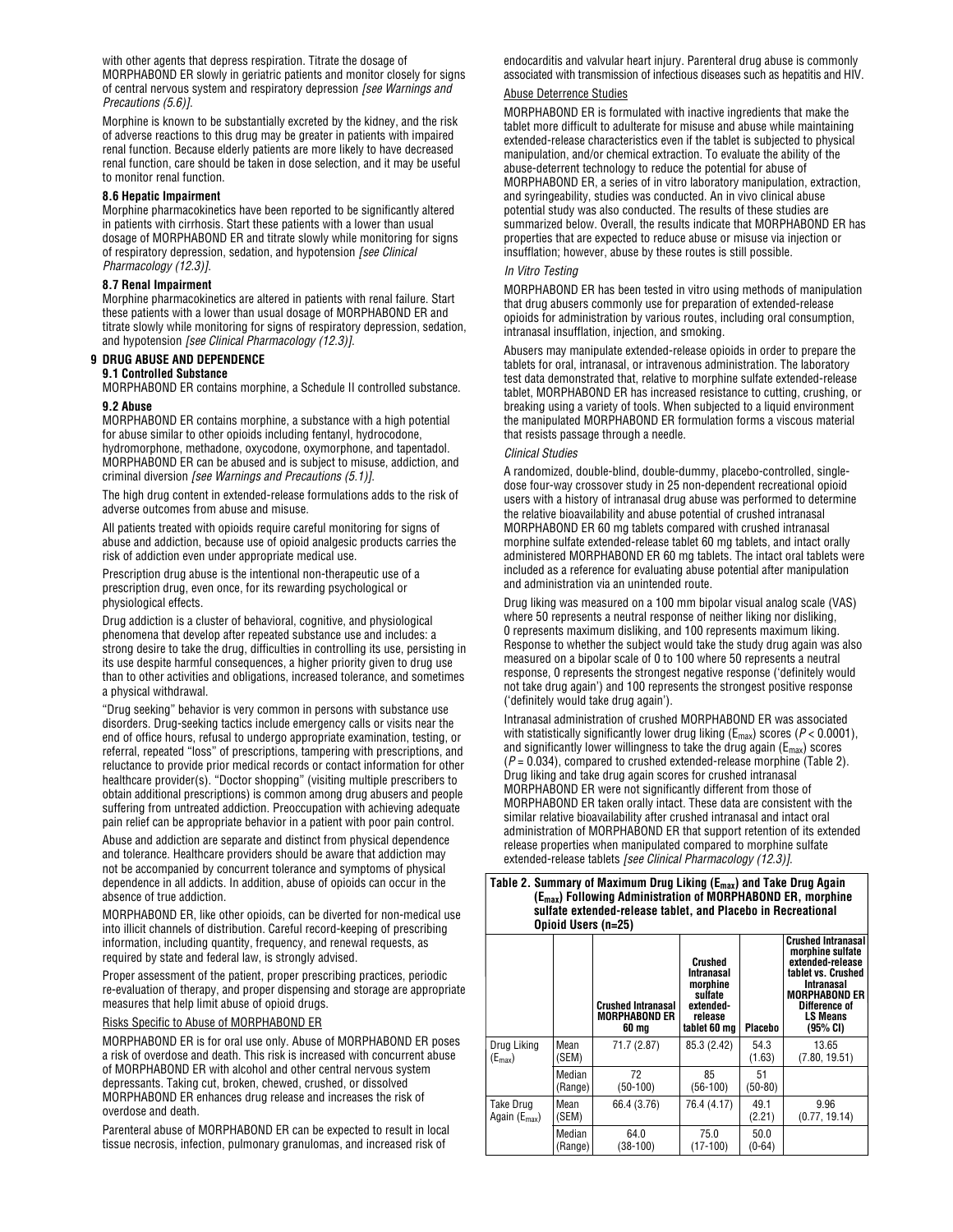*Figure 1 demonstrates a comparison of peak drug liking scores for crushed MORPHABOND ER compared to crushed extended-release morphine in subjects who received both treatments intranasally. Seventy-six percent of subjects (n = 19) experienced some reduction in Emax of Drug Liking VAS with crushed MORPHABOND ER compared with crushed extended-release morphine, 48%; (n = 12) experienced at least a 30% reduction in Emax and 32% (n = 8) experienced at least a 50% reduction in Emax of drug liking***.**

#### **Figure 1. Percent Reduction Profiles for Emax of Drug Liking for MORPHABOND ER vs. Morphine Sulfate ER Tablets (n=25), Following Intranasal Administration**



#### *Summary*

*The in vitro data demonstrate that MORPHABOND ER has physiochemical properties expected to make abuse via injection difficult. The data from the clinical study, along with support from in vitro data, also indicate that MORPHABOND ER has physicochemical properties that are expected to reduce abuse by the intranasal route of administration. However, abuse by intranasal, intravenous, and oral routes is still possible.* 

*Additional data, including epidemiological data, when available, may provide further information on the impact of the current formulation of MORPHABOND ER on the abuse liability of the drug. Accordingly, this section may be updated in the future as appropriate.* 

#### **9.3 Dependence**

*Both tolerance and physical dependence can develop during chronic opioid therapy. Tolerance is the need for increasing doses of opioids to maintain a defined effect such as analgesia (in the absence of disease progression or other external factors). Tolerance may occur to both the desired and undesired effects of drugs, and may develop at different rates for different effects.* 

*Physical dependence is a physiological state in which the body adapts to the drug after a period of regular exposure, resulting in withdrawal symptoms after abrupt discontinuation or a significant dosage reduction of a drug. Withdrawal also may be precipitated through the administration of drugs with opioid antagonist activity (e.g., naloxone, nalmefene), mixed agonist/ antagonist analgesics (e.g., pentazocine, butorphanol, nalbuphine), or partial agonists (e.g., buprenorphine). Physical dependence may not occur to a clinically significant degree until after several days to weeks of continued opioid usage.* 

*Do not abruptly discontinue MORPHABOND ER in a patient physically dependent on opioids. Rapid tapering of MORPHABOND ER in a patient physically dependent on opioids may lead to serious withdrawal symptoms, uncontrolled pain, and suicide. Rapid discontinuation has also been associated with attempts to find other sources of opioid analgesics, which may be confused with drug-seeking for abuse.* 

*When discontinuing MORPHABOND ER, gradually taper the dosage using a patient-specific plan that considers the following: the dose of MORPHABOND ER the patient has been taking, the duration of treatment, and the physical and psychological attributes of the patient. To improve the likelihood of a successful taper and minimize withdrawal symptoms, it is important that the opioid tapering schedule is agreed upon by the patient. In patients taking opioids for a long duration at high doses, ensure that a multimodal approach to pain management, including mental health support (if needed), is in place prior to initiating an opioid analgesic taper [see Dosage and Administration (2.5), Warnings and Precautions (5.13)].* 

*Infants born to mothers physically dependent on opioids will also be physically dependent and may exhibit respiratory difficulties and withdrawal signs [see Use in Specific Populations (8.1)].* 

### **10 OVERDOSAGE**

#### *Clinical Presentation*

*Acute overdosage with MORPHABOND ER can be manifested by respiratory depression, somnolence progressing to stupor or coma, skeletal muscle flaccidity, cold and clammy skin, constricted pupils, and, in some cases, pulmonary edema, bradycardia, hypotension, partial or complete airway* 

*obstruction, atypical snoring, and death. Marked mydriasis rather than miosis may be seen with hypoxia in overdose situations [see Clinical Pharmacology (12.2)].* 

#### *Treatment of Overdose*

*In case of overdose, priorities are the re-establishment of a patent and protected airway and institution of assisted or controlled ventilation, if needed. Employ other supportive measures (including oxygen, vasopressors) in the management of circulatory shock and pulmonary edema as indicated. Cardiac arrest or arrhythmias will require advanced life support techniques.* 

*The opioid antagonists, naloxone or nalmefene, are specific antidotes to respiratory depression resulting from opioid overdose. For clinically significant respiratory or circulatory depression secondary to morphine overdose, administer an opioid antagonist. Opioid antagonists should not be administered in the absence of clinically significant respiratory or circulatory depression secondary to morphine overdose.* 

*Because the duration of reversal would be expected to be less than the duration of action of morphine in MORPHABOND ER, carefully monitor the patient until spontaneous respiration is reliably reestablished. MORPHABOND ER will continue to release morphine and add to the morphine load for 24 to 48 hours or longer following ingestion, necessitating prolonged monitoring. If the response to an opioid antagonist is suboptimal or only brief in nature, administer additional antagonist as directed by the product's prescribing information.* 

*In an individual physically dependent on opioids, administration of the recommended usual dosage of the antagonist will precipitate an acute withdrawal syndrome. The severity of the withdrawal symptoms experienced will depend on the degree of physical dependence and the dose of the antagonist administered. If a decision is made to treat serious respiratory depression in the physically dependent patient, administration of the antagonist should be initiated with care and by titration with smaller than usual doses of the antagonist.* 

#### **11 DESCRIPTION**

*MORPHABOND ER (morphine sulfate) extended-release tablets are for oral use and contain morphine sulfate, an opioid agonist.* 

*Each tablet contains the following inactive ingredients common to all strengths: hypromellose, xanthan gum, microcrystalline cellulose, sodium alginate, alginic acid, mannitol, colloidal silicon dioxide, magnesium stearate, ethyl acrylate and methyl methacrylate copolymer dispersion, lactose monohydrate, polysorbate 80, titanium dioxide, polyethylene glycol, shellac in ethanol, isopropyl alcohol, iron oxide black, n-butyl alcohol, propylene glycol, and ammonium hydroxide.* 

*The tablet strengths describe the amount of morphine per tablet as the pentahydrated sulfate salt (morphine sulfate).* 

*The 15 mg tablets also contain: FD&C Blue No. 1, FD&C Red No. 40 and FD&C Yellow No. 6* 

*The 30 mg tablets also contain: FD&C Blue No. 2 and FD&C Red No. 40* 

*The 60 mg tablets also contain: FD&C Yellow No. 6 and FD&C Red No. 40* 

*The 100 mg tablets also contain: FD&C Blue No. 2, FD&C Yellow No. 6 and FD&C Red No. 40* 

*Morphine sulfate is an odorless, white, crystalline powder with a bitter taste. It has a solubility of 1 in 21 parts of water and 1 in 1000 parts of alcohol, but is practically insoluble in chloroform or ether. The octanol: water partition coefficient of morphine is 1.42 at physiologic pH and the pKb is 7.9 for the tertiary nitrogen (mostly ionized at pH 7.4). Its structural formula is:* 



#### **12 CLINICAL PHARMACOLOGY 12.1 Mechanism of Action**

*Morphine is a full opioid agonist and is relatively selective for the mu-opioid*  receptor, although it can bind to other opioid receptors at higher doses. The *principal therapeutic action of morphine is analgesia. Like all full opioid agonists, there is no ceiling effect for analgesia with morphine. Clinically,*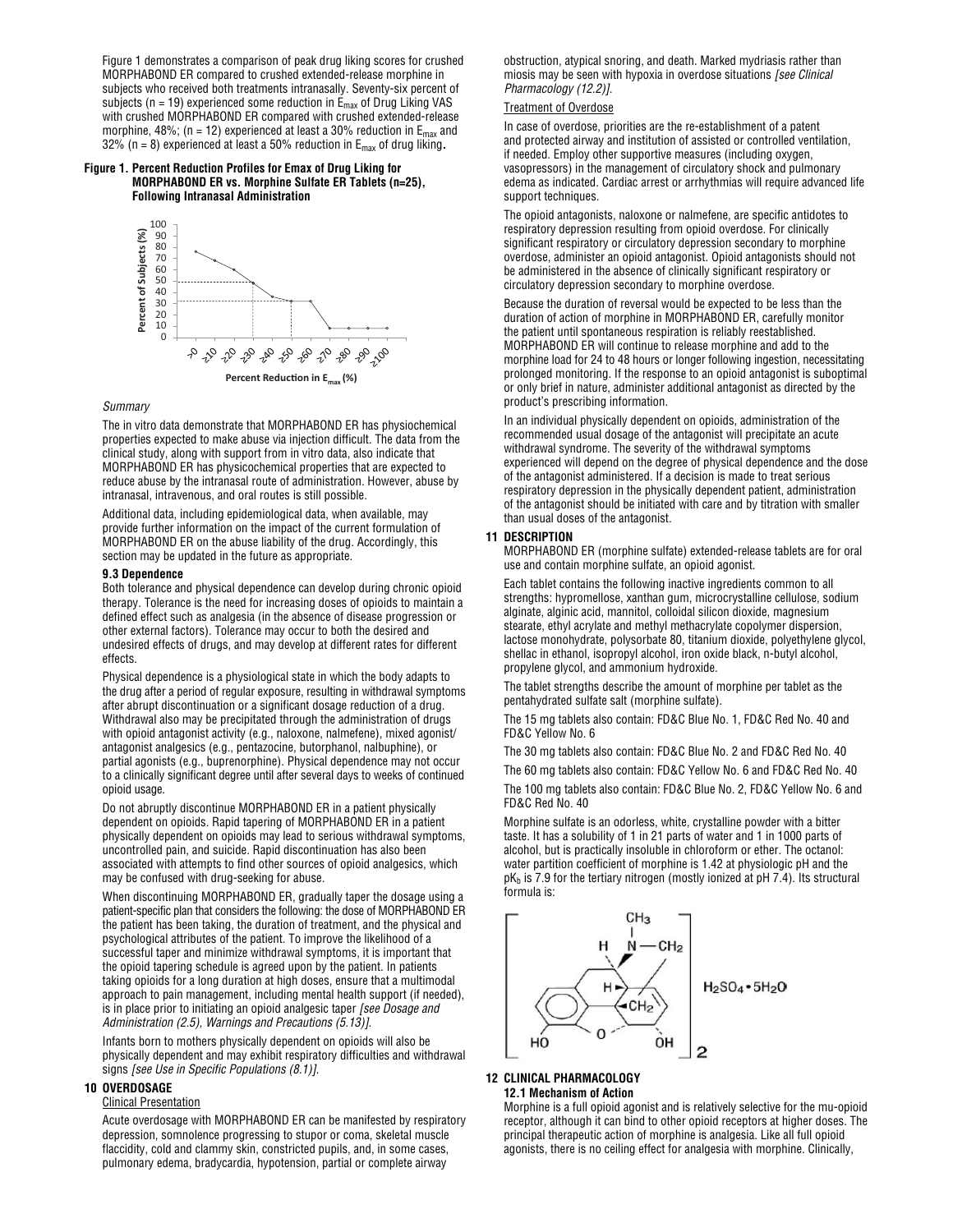*dosage is titrated to provide adequate analgesia and may be limited by adverse reactions, including respiratory and CNS depression.* 

*The precise mechanism of the analgesic action is unknown. However, specific CNS opioid receptors for endogenous compounds with opioid-like activity have been identified throughout the brain and spinal cord and are thought to play a role in the analgesic effects of this drug.* 

#### **12.2 Pharmacodynamics**

#### *CNS Depressant/Alcohol Interaction*

*Additive pharmacodynamic effects may be expected when MORPHABOND ER is used in conjunction with alcohol, other opioids, or illicit drugs that cause central nervous system depression.* 

#### *Effects on the Central Nervous System*

*The principal actions of therapeutic value of morphine are analgesia and sedation. Specific CNS opioid receptors for endogenous compounds with opioid-like activity have been identified throughout the brain and spinal cord and are likely to play a role in the expression of analgesic effects.* 

*Morphine produces respiratory depression by direct action on brainstem respiratory centers. The mechanism of respiratory depression involves a reduction in the responsiveness of the brainstem respiratory centers to both increases in carbon dioxide tension and electrical stimulation.* 

*Morphine causes miosis, even in total darkness. Pinpoint pupils are a sign of narcotic overdose but are not pathognomonic (e.g., pontine lesions of hemorrhagic or ischemic origins may produce similar findings). Marked mydriasis rather than miosis may be seen with hypoxia in overdose situations.* 

#### *Effects on the Gastrointestinal Tract and Other Smooth Muscle*

*Morphine causes a reduction in motility associated with an increase in smooth muscle tone in the antrum of the stomach and in the duodenum. Digestion of food in the small intestine is delayed and propulsive contractions are decreased. Propulsive peristaltic waves in the colon are decreased, while tone may be increased to the point of spasm resulting in constipation. Other opioid-induced effects may include a reduction in biliary and pancreatic secretions, spasm of the sphincter of Oddi, and transient elevations in serum amylase.* 

#### *Effects on the Cardiovascular System*

*Morphine produces peripheral vasodilation, which may result in orthostatic hypotension or syncope. Manifestations of histamine release and/or peripheral vasodilation may include pruritus, flushing, red eyes, sweating, and/or orthostatic hypotension.* 

#### *Effects on the Endocrine System*

*Opioids inhibit the secretion of adrenocorticotropic hormone (ACTH), cortisol, and luteinizing hormone (LH) in humans [see Adverse Reactions (6.2)]. They also stimulate prolactin, growth hormone (GH) secretion, and pancreatic secretion of insulin and glucagon.* 

*Chronic use of opioids may influence the hypothalamic-pituitary-gonadal axis, leading to androgen deficiency that may manifest as low libido, impotence, erectile dysfunction, amenorrhea, or infertility. The causal role of opioids in the clinical syndrome of hypogonadism is unknown because the various medical, physical, lifestyle, and psychological stressors that may influence gonadal hormone levels have not been adequately controlled for in studies conducted to date [see Adverse Reactions (6.2)].* 

#### *Effects on the Immune System*

*Opioids have been shown to have a variety of effects on components of the immune system in in vitro and animal models. The clinical significance of these findings is unknown. Overall, the effects of opioids appear to be modestly immunosuppressive.* 

#### *Concentration–Efficacy Relationships*

*The minimum effective analgesic concentration will vary widely among patients, especially among patients who have been previously treated with potent agonist opioids. The minimum effective analgesic concentration of morphine for any individual patient may increase over time due to an increase in pain, the development of a new pain syndrome, and/or the development of analgesic tolerance [see Dosage and Administration (2.1, 2.3)].* 

#### *Concentration–Adverse Reaction Relationships*

*There is a relationship between increasing morphine plasma concentration and increasing frequency of dose-related opioid adverse reactions such as nausea, vomiting, CNS effects, and respiratory depression. In opioid-tolerant patients, the situation may be altered by the development of tolerance to opioid-related adverse reactions [see Dosage and Administration (2.1, 2.2, 2.3)].* 

*The dose of MORPHABOND ER must be individualized because the effective analgesic dose for some patients will be too high to be tolerated by other patients [see Dosage and Administration (2.1)].* 

### **12.3 Pharmacokinetics**

### *Absorption*

*MORPHABOND ER is an extended-release tablet containing morphine sulfate. Morphine is released from MORPHABOND ER somewhat more slowly than from immediate-release oral preparations. Following oral administration of a given dose of morphine, the amount ultimately absorbed is essentially the same whether the source is MORPHABOND ER or an immediate-release formulation. Because of pre-systemic elimination (i.e., metabolism in the gut wall and liver) only about 40% of the administered dose reaches the central compartment.* 

*The oral bioavailability of morphine is approximately 20 to 40%. When MORPHABOND ER is given on a fixed dosing regimen, steady-state is achieved in about a day.* 

#### *Food Effect*

*The effect of food upon the systemic bioavailability of MORPHABOND ER has not been systematically evaluated for all strengths. Administration of a single dose of MORPHABOND ER with a standardized high-fat meal resulted in a 33% increase in morphine peak plasma concentration and no change in AUC compared to fasted state.* 

#### *Distribution*

*Once absorbed, morphine is distributed to skeletal muscle, kidneys, liver,*  intestinal tract, lungs, spleen, and brain. Morphine also crosses placental *membranes and has been found in breast milk. The volume of distribution (Vd) for morphine is approximately 3 to 4 liters per kilogram and morphine is 30 to 35% reversibly bound to plasma proteins.* 

#### *Elimination*

#### *Metabolism*

*The major pathways of morphine metabolism include glucuronidation to produce metabolites including morphine-3-glucuronide, M3G (about 50%) and morphine-6 -glucuronide, M6G (about 5 to 15%) and sulfation in the liver to produce morphine-3 -etheral sulfate. A small fraction (less than 5%) of morphine is demethylated. M6G has been shown to have analgesic activity but crosses the blood-brain barrier poorly, while M3G has no significant analgesic activity.* 

#### *Excretion*

*The elimination of morphine occurs primarily as renal excretion of M3G and its effective half-life after intravenous administration is normally 2 to 4 hours. Approximately 10% of the dose is excreted unchanged in urine. In some studies involving longer periods of plasma sampling, a longer terminal halflife of about 15 hours was reported. A small amount of the glucuronide conjugate is excreted in the bile, and there is some minor enterohepatic recycling.* 

#### *Special Populations*

#### *Sex*

*An analysis of pharmacokinetic data from healthy subjects taking morphine sulfate extended-release indicated that morphine concentrations were similar in males and females.* 

#### *Race/Ethnicity*

*Chinese subjects given intravenous morphine had a higher clearance when compared to Caucasian subjects (1852 +/- 116 mL/min compared to 1495 +/- 80 mL/min).* 

#### *Hepatic Impairment*

*Morphine pharmacokinetics are altered in individuals with cirrhosis. Clearance was found to decrease with a corresponding increase in half-life. The M3G and M6G to morphine plasma AUC ratios also decreased in these subjects, indicating diminished metabolic activity. Adequate studies of the pharmacokinetics of morphine in patients with severe hepatic impairment have not been conducted.* 

#### *Renal Impairment*

*Morphine pharmacokinetics are altered in patients with renal failure. The AUC is increased and clearance is decreased and the metabolites, M3G and M6G, may accumulate to much higher plasma levels in patients with renal failure as compared to patients with normal renal function. Adequate studies of the pharmacokinetics of morphine in patients with severe renal impairment have not been conducted.*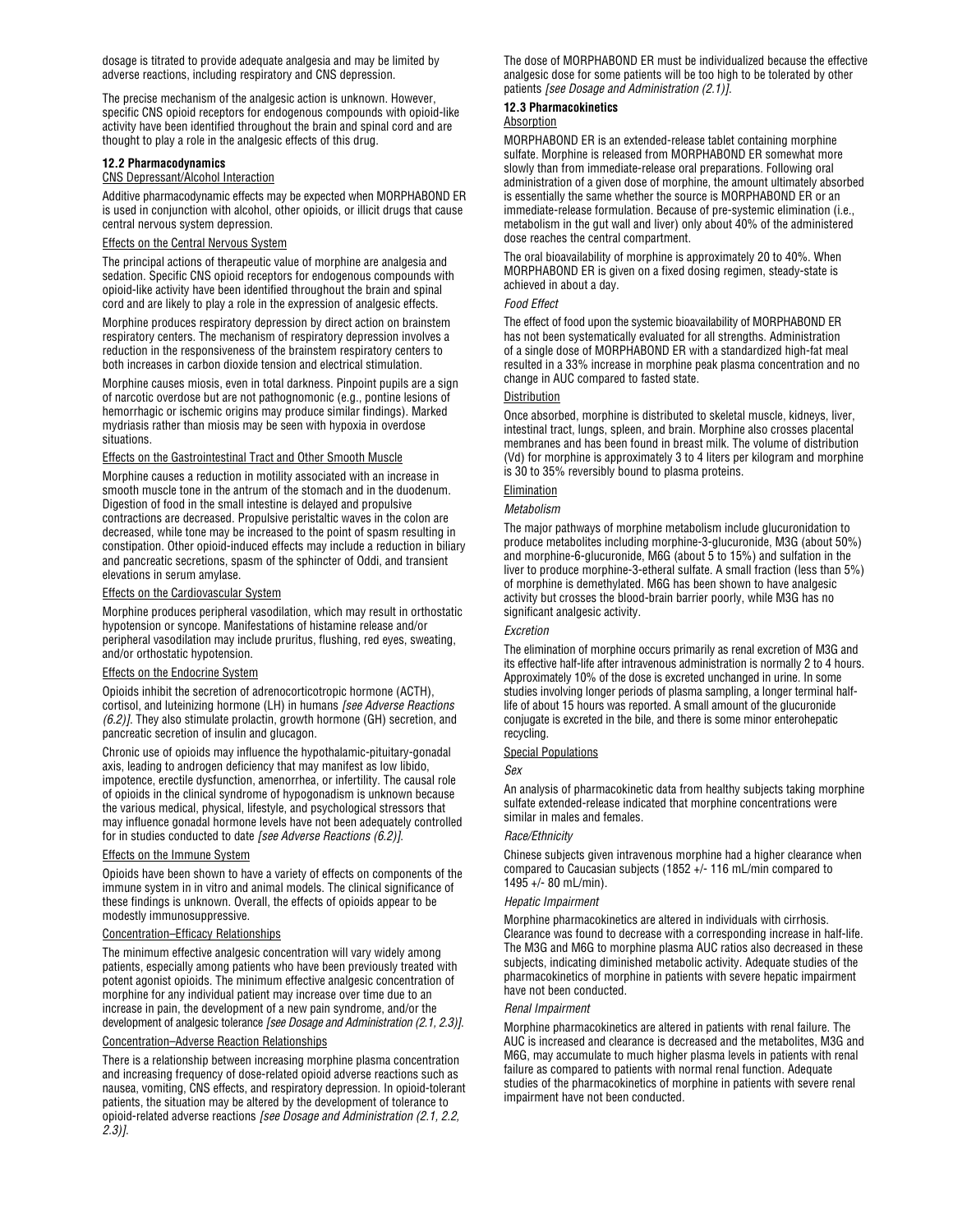#### **13 NONCLINICAL TOXICOLOGY**

#### **13.1 Carcinogenesis, Mutagenesis, Impairment of Fertility**  *Carcinogenesis*

*Long-term studies in animals to evaluate the carcinogenic potential of morphine have not been conducted.* 

#### *Mutagenesis*

*No formal studies to assess the mutagenic potential of morphine have been conducted. In the published literature, morphine was found to be mutagenic in vitro increasing DNA fragmentation in human T-cells. Morphine was reported to be mutagenic in the in vivo mouse micronucleus assay and positive for the induction of chromosomal aberrations in mouse spermatids and murine lymphocytes. Mechanistic studies suggest that the in vivo clastogenic effects reported with morphine in mice may be related to increases in glucocorticoid levels produced by morphine in this species. In contrast to the above positive findings, in vitro studies in the literature have also shown that morphine did not induce chromosomal aberrations in human leukocytes or translocations or lethal mutations in <i>Drosophila*.

#### *Impairment of Fertility*

*No formal nonclinical studies to assess the potential of morphine to impair*  fertility have been conducted. Several nonclinical studies from the literature *have demonstrated adverse effects on male fertility in the rat from exposure to morphine. One study in which male rats were administered morphine sulfate subcutaneously prior to mating (up to 30 mg/kg twice daily) and during mating (20 mg/kg twice daily) with untreated females, a number of adverse reproductive effects including reduction in total pregnancies and higher incidence of pseudopregnancies at 20 mg/kg/day (3.2 times the HDD) were reported. Studies from the literature have also reported changes in hormonal levels in male rats (i.e. testosterone, luteinizing hormone) following treatment with morphine at 10 mg/kg/day or greater (1.6 times the HDD).* 

*Female rats that were administered morphine sulfate intraperitoneally prior to mating exhibited prolonged estrous cycles at 10 mg/kg/day (1.6 times the HDD).* 

*Exposure of adolescent male rats to morphine has been associated with delayed sexual maturation and following mating to untreated females, smaller litters, increased pup mortality, and/or changes in reproductive endocrine status in adult male offspring have been reported (estimated 5 times the plasma levels at the HDD).* 

#### **16 HOW SUPPLIED/STORAGE AND HANDLING**

*MORPHABOND™ ER (morphine sulfate) extended-release tablets 15 mg are round, blue-colored, coated tablets ink-printed with IDT/M15 on one side; and plain on the other. They are supplied as opaque plastic bottles containing 100 tablets (***NDC** *65597-301-10).* 

*MORPHABOND™ ER (morphine sulfate) extended-release tablets 30 mg are round, purple-colored, coated tablets ink-printed with IDT/M30 on one side; and plain on the other. They are supplied as opaque plastic bottles containing 100 tablets (***NDC** *65597-302-10).* 

*MORPHABOND™ ER (morphine sulfate) extended-release tablets 60 mg are round, orange-colored, coated tablets ink-printed with IDT/M60 on one side; and plain on the other. They are supplied as opaque plastic bottles containing 100 tablets (***NDC** *65597-303-10).* 

*MORPHABOND™ ER (morphine sulfate) extended-release tablets 100 mg are round, gray-colored, coated tablets ink-printed with IDT/M100 on one side; and plain on the other. They are supplied as opaque plastic bottles containing 100 tablets (***NDC** *65597-304-10).* 

*Store at 25°C (77°F); excursions permitted between 15°-30°C (59°-86°F) [see USP Controlled Room Temperature].* 

*Dispense in a tight, light-resistant container.* 

*Store MORPHABOND ER securely and dispose of properly [see Patient Counseling Information (17)].* 

#### **17 PATIENT COUNSELING INFORMATION**

*Advise the patient to read the FDA-approved patient labeling (Medication Guide).* 

#### *Storage and Disposal*

*Because of the risks associated with accidental ingestion, misuse, and abuse, advise patients to store MORPHABOND ER securely, out of sight and reach of children, and in a location not accessible by others, including visitors to the home [see Warnings and Precautions (5.3, 5.13), Drug Abuse and Dependence (9.2)]. Inform patients that leaving MORPHABOND ER unsecured can pose a deadly risk to others in the home.* 

*Advise patients and caregivers that when medicines are no longer needed, they should be disposed of promptly. Expired, unwanted, or unused MORPHABOND ER should be disposed of by flushing the unused medication down the toilet if a drug take-back option is not readily available. Inform* 

*patients that they can visit www.fda.gov/drugdisposal for a complete list of medicines recommended for disposal by flushing, as well as additional information on disposal of unused medicines.* 

#### *Addiction, Abuse, and Misuse*

*Inform patients that the use of MORPHABOND ER, even when taken as recommended, can result in addiction, abuse, and misuse, which can lead to overdose and death [see Warnings and Precautions (5.1)]. Instruct patients not to share MORPHABOND ER with others and to take steps to protect MORPHABOND ER from theft or misuse.* 

#### *Life-Threatening Respiratory Depression*

*Inform patients of the risk of life-threatening respiratory depression, including information that the risk is greatest when starting MORPHABOND ER or when the dosage is increased, and that it can occur even at recommended dosages [see Warnings and Precautions (5.3)]. Advise patients how to recognize respiratory depression and to seek medical attention if breathing difficulties develop.* 

#### *Accidental Ingestion*

*Inform patients that accidental ingestion, especially by children, may result in respiratory depression or death [see Warnings and Precautions (5.3)].* 

#### *Interactions with Benzodiazepines and other CNS Depressants*

*Inform patients and caregivers that potentially fatal additive effects may occur if MORPHABOND ER is used with benzodiazepines or other CNS depressants, including alcohol, and not to use these concomitantly unless supervised by a health care provider [see Warnings and Precautions (5.5), Drug Interactions (7)].* 

#### *Serotonin Syndrome*

*Inform patients that opioids could cause a rare but potentially life-threatening condition resulting from concomitant administration of serotonergic drugs. Warn patients of the symptoms of serotonin syndrome and to seek medical attention right away if symptoms develop. Instruct patients to inform their physicians if they are taking, or plan to take serotonergic medications [see Drug Interactions (7)].* 

#### *MAOI Interaction*

*Inform patients not to take MORPHABOND ER while using any drugs that*  inhibit monoamine oxidase. Patients should not start MAOIs while taking *MORPHABOND ER [see Warnings and Precautions (5.7), Drug Interactions (7)].* 

#### *Adrenal Insufficiency*

*Inform patients that opioids could cause adrenal insufficiency, a potentially life-threatening condition. Adrenal insufficiency may present with nonspecific symptoms and signs such as nausea, vomiting, anorexia, fatigue, weakness, dizziness, and low blood pressure. Advise patients to seek medical attention if they experience a constellation of these symptoms [see Warnings and Precautions (5.8)].* 

*Important Administration Instructions [see Dosage and Administration (2.1, 2.5), Warnings and Precautions (5.3)]*

*Instruct patients how to properly take MORPHABOND ER, including the following:* 

- *Swallowing MORPHABOND ER tablets whole [see Dosage and Administration (2.1)]*
- Not crushing, chewing, or dissolving the tablets *[see Dosage and Administration (2.1)]*
- *When taking MORPHABOND ER, the medicine is absorbed by the body and the part of the tablet that contains inactive ingredients is eliminated from the body; patients may notice something that looks like a tablet in their stool.*
- *Using MORPHABOND ER exactly as prescribed to reduce the risk of life-threatening adverse reactions (e.g., respiratory depression) [see Warnings and Precautions (5.3)].*

#### *Important Discontinuation Instructions*

*• In order to avoid developing withdrawal symptoms, instruct patients not to discontinue MORPHABOND ER without first discussing a tapering plan with the prescriber [see Dosage and Administration (2.5)].* 

#### *Hypotension*

*Inform patients that MORPHABOND ER may cause orthostatic hypotension and syncope. Instruct patients how to recognize symptoms of low blood pressure and how to reduce the risk of serious consequences should hypotension occur (e.g., sit or lie down, carefully rise from a sitting or lying position) [see Warnings and Precautions (5.9)].*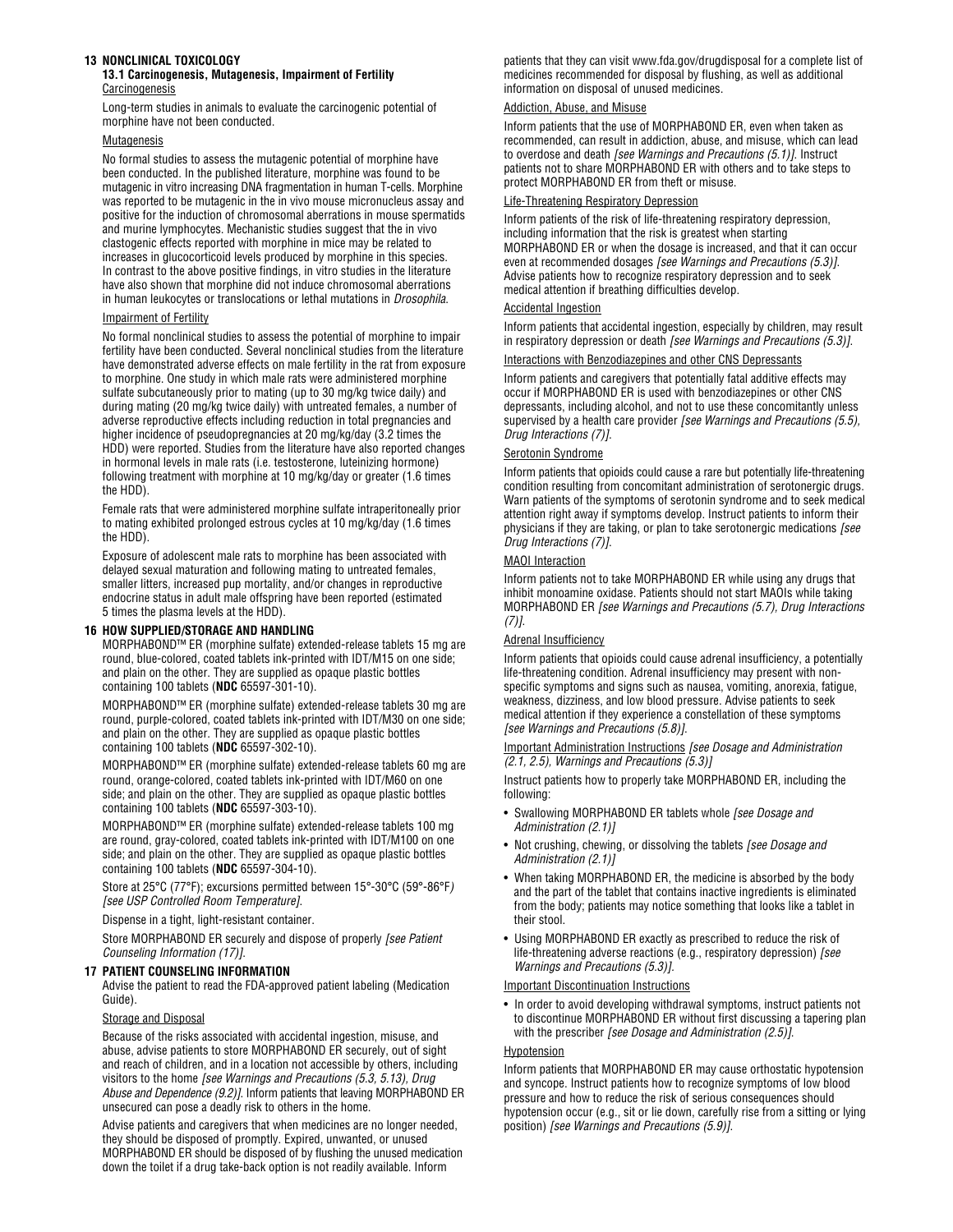#### *Anaphylaxis*

*Inform patients that anaphylaxis has been reported with ingredients contained in MORPHABOND ER. Advise patients how to recognize such a reaction and when to seek medical attention [see Contraindications (4), Adverse Reactions (6)].* 

#### *Pregnancy*

#### *Neonatal Opioid Withdrawal Syndrome*

*Inform female patients of reproductive potential that prolonged use of MORPHABOND ER during pregnancy can result in neonatal opioid withdrawal*  syndrome, which may be life-threatening if not recognized and treated *[see Warnings and Precautions (5.4), Use in Specific Populations (8.1)].* 

#### *Embryo-Fetal Toxicity*

*Inform female patients of reproductive potential that MORPHABOND ER can cause fetal harm and to inform the healthcare provider of a known or suspected pregnancy [see Use in Specific Populations (8.1)].* 

#### *Lactation*

*Advise patients that breastfeeding is not recommended during treatment with MORPHABOND ER [see Use in Specific Populations (8.2)].* 

#### *Infertility*

*Inform patients that chronic use of opioids may cause reduced fertility. It is not known whether these effects on fertility are reversible [see Use in Specific Populations (8.3)].* 

#### *Driving or Operating Heavy Machinery*

*Inform patients that MORPHABOND ER may impair the ability to perform potentially hazardous activities such as driving a car or operating heavy machinery. Advise patients not to perform such tasks until they know how they will react to the medication [see Warnings and Precautions (5.14)].* 

### *Constipation*

*Advise patients of the potential for severe constipation, including management instructions and when to seek medical attention [see Adverse Reactions (6), Clinical Pharmacology (12.2)].* 

*Healthcare professionals can telephone Daiichi Sankyo, Inc. (1-877-437-7763) for information on this product.* 

*Manufactured for: Daiichi Sankyo, Inc. Basking Ridge, NJ 07920 ©2019, Daiichi Sankyo, Inc. USPI-MOR-1019-r105*